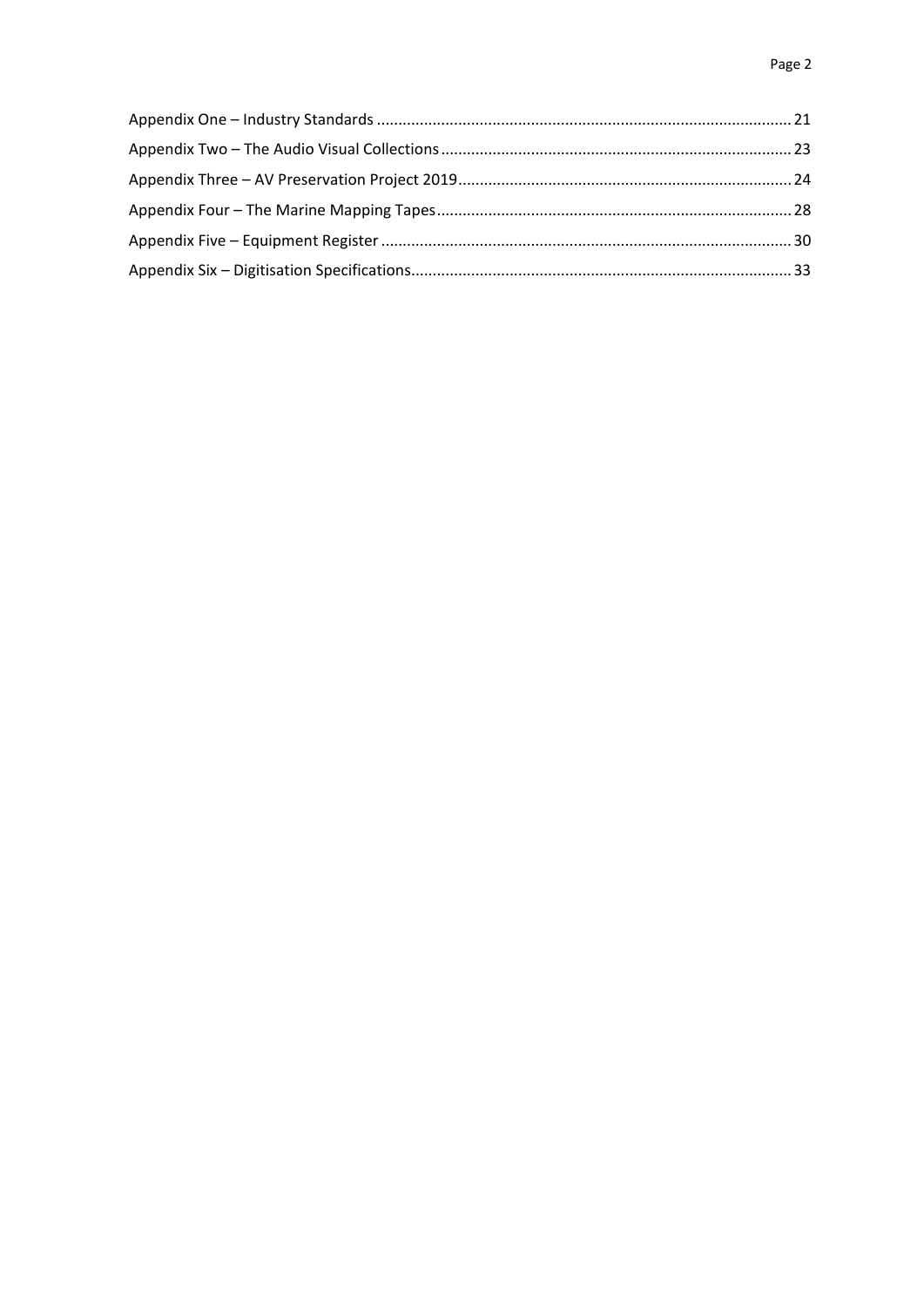# <span id="page-2-0"></span>Introduction

Preservation is a central function of an archive and an important function for a research library. For Deakin Archives, the primary goal is to preserve the cultural heritage of Deakin and to ensure compliance with various statutory bodies including the Public Records Office of Victoria. For the University Library overall, there are a range of imperatives driving the preservation of special collection items and research outputs.

Within the Library, a diverse range of material is held across a variety of areas, collections and platforms. These include

- The Alfred Deakin Prime Ministerial Library (ADPML),
- Deakin Archives, part of Information & Records Services (IRS)
- Deakin Research Online Deakin's institutional repository
- The Fusion: Deakin Exhibits online digital exhibition platform
- Ad hoc research data sets

Across these collections, formats, include, but are not limited to:

- Rare and valuable books, pamphlets, posters, and manuscripts
- Paper documents and files
- Photographs and negatives
- Physical objects, e.g. the University Seals, graduation gowns, silver wear, awards, Deakinalia, such as his judicial wig, ornamental silver and a few rare books
- Audio-visual media, e.g. films and tapes in dozens of different AV formats, all requiring specialist equipment to access
- Optical media, such as on CDs and DVDs, requiring specialised software and hardware to access
- Digitised files, such as scanned documents, photographs or films
- "Born digital" files such as electronic documents, spreadsheets, digital photography images, digital films, and data of varying kinds, in a variety of formats

These differing formats have complex preservation needs that require specific handling, planning, expertise and consideration.

# <span id="page-2-1"></span>The Preservation Challenge

This wide range of material presents a multi-faceted preservation challenge. Physical objects and files are best preserved by ensuring the physical conditions in which they are stored enables their longevity.

However, some objects will deteriorate over time regardless - though we can and do act to increase their longevity through appropriate housing and storage - especially non-paper formats, such as film and tape, or computer disks. The deterioration of carrier media threatens the accessibility of the content on that media.

Similarly, non-paper formats often require specialised equipment, hardware or software to access the content. As the equipment becomes dated, obsolete and breaks down, this too threatens our ability to access to the content on the carrier media.

Digitisation provides a way of preserving content that is otherwise threatened by deterioration over time or obsolescence in format or equipment. However, digitisation is expensive, resource-intensive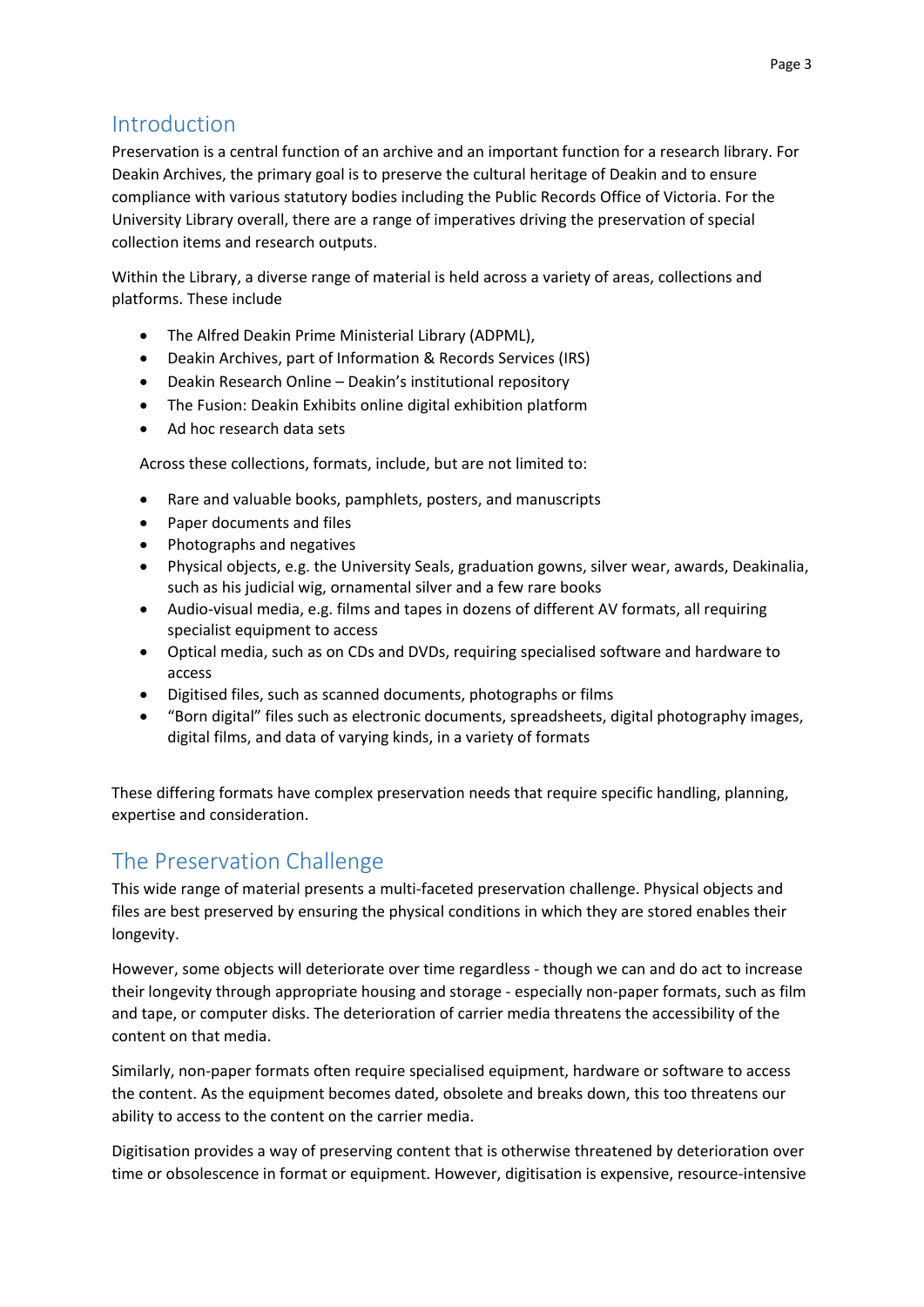and time consuming, and so our digitisation efforts must focus on priority collections, those that are highly valuable, at risk of loss, or requiring increased levels of accessibility.

As the vast majority of newly created information in the twenty-first century is "born digital", Deakin University Library and the University Archive is increasingly collecting and holding original digital content. Preservation of digital content, whether scanned from physical originals or born digital material, brings its own complications, from rapid format shifts, proprietary formats, and fast-move changes in common storage media (i.e. from floppy disks to cloud storage).

Digital Preservation – that is, the need to ensure long-term, error-free storage of digital information with means for retrieval and interpretation – is thus a priority focus of Deakin University Library and the Archives.

# <span id="page-3-0"></span>Our Approach

The core preservation risks faced by the University Library, including Deakin Archives and IRS can be summarised into three broad areas:

- damage to the physical object through inappropriate physical storage
- deterioration of the content on the physical object over time
- inability to access the content due to format or equipment obsolescence

As our collections are large, digitisation expensive and digital preservation is resource intensive, decisions as to the Library and Archive's preservation priorities must be efficiently made.

Preservation priority decisions – that is, where we need to focus our time, efforts and the resources available to us – are based on the following conditions:



With these conditions in mind, The University Library seeks to mitigate its preservation risks by implementing the following activities:

- 1. **Physical Storage** maintaining high quality, compliant physical storage repositories in order to preserve permanent physical items
- 2. **Digitisation**  identifying collections most appropriate for digitisation, and developing plans that document the digitisation requirements, in order to preserve content on carrier media at threat from physical deterioration, or from format or equipment obsolescence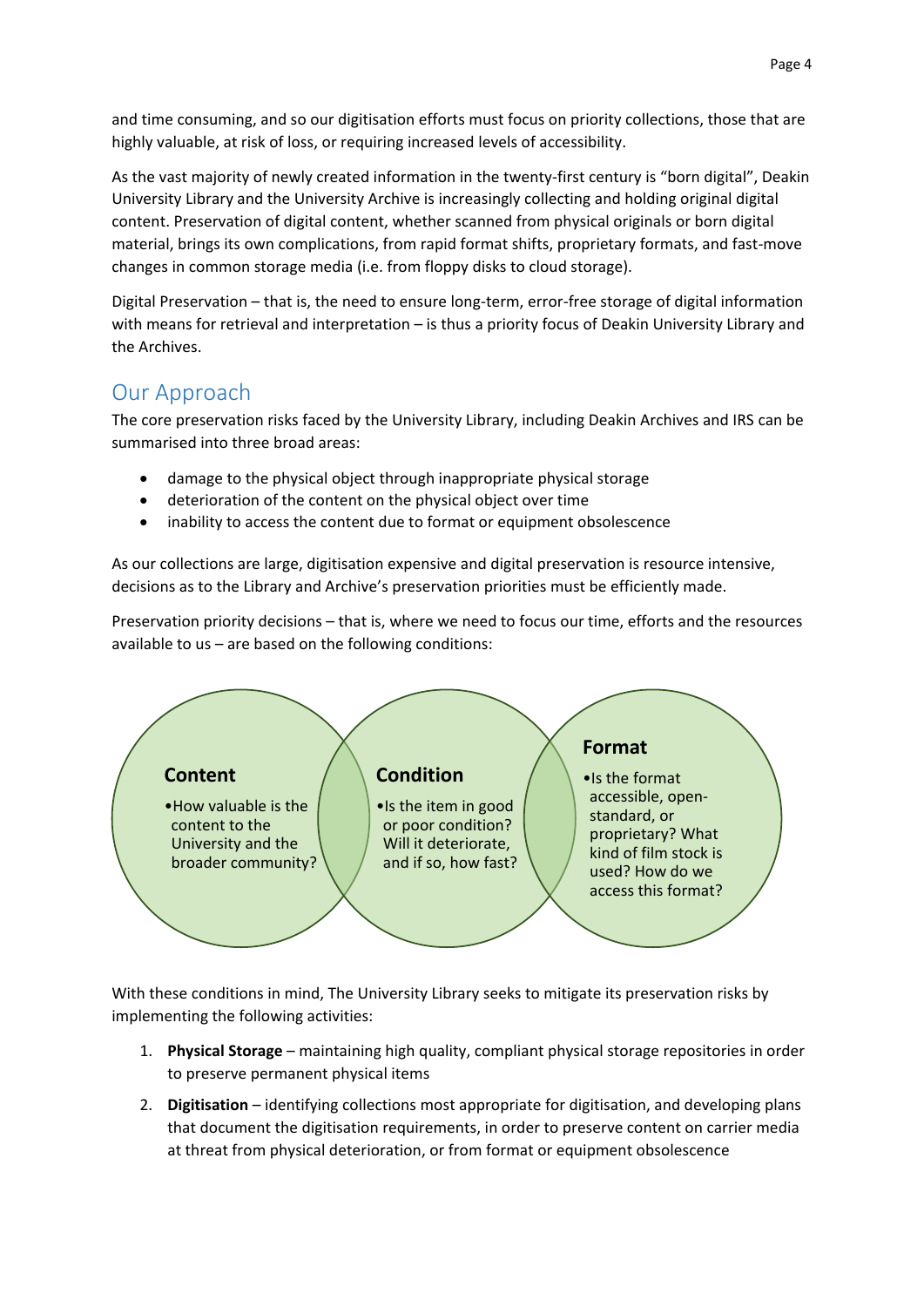- 3. **Equipment Management** tracking, monitoring, replacing, repairing and maintaining the specialised equipment needed to access the variety of formats in the collection
- 4. **Standards & Guidelines** developing in-house standards, specifications and guidelines, based on national and international standards, and taking advice from key industry bodies, in order to advise the University and streamline our own workflows
- 5. **Digital Storage** maintaining high quality, compliant digital storage repositories in which we manage permanent digital items, including investigating the feasibility of specialist digital preservation systems

# <span id="page-4-0"></span>1. Physical Storage

Two collection and organisation areas with a critical focus on physical storage of items requiring long term preservation and safeguarding from deterioration are Deakin Archives and the Alfred Deakin Prime Ministerial Library.

### <span id="page-4-1"></span>Archives

Archives manages physical archival repositories at both the Waterfront and Burwood campuses. The Waterfront Archives and Records Repository in Building C holds all temporary records, and the permanent archives relating to Geelong and Warrnambool campuses, and their respective antecedent institutions.

The Burwood Archives repositories hold all permanent archives relating to the Melbourne-based campuses, and their antecedent institutions. The Burwood repositories include the purpose-built AV Repository (CP12) and a series of rooms elsewhere on the campus, primarily in buildings EC and ED.

Deakin is legally obliged to store its permanent archives in repositories which meet Public Record Office Victoria<sup>[1](#page-4-2)</sup> standards. Alongside PROV standards, we also strive to follow recommended standards from expert industry bodies such as the National Archives of Australia<sup>[2](#page-4-3)</sup>, and guidance from experts at the National Sound and Film Archives<sup>[3](#page-4-4)</sup>.

See **Appendix One** for a list of relevant industry standards and guiding information.

In order to achieve these standards Archives, maintains a program of continuous improvement, monitoring and management of all our physical repositories. Some of our spaces are closer to achieving compliance than others – for example, the AV Archive in Burwood was purpose built to meet compliance standards. On the other hand, the Archives Rooms in Burwood ED and EC buildings are non-compliant in many and significant ways.

The Library maintains a constant dialogue with the University in order to maintain and improve our spaces. This includes:

- making recommendations relating to compliance needs of our physical spaces
- advising IPG on what is required to meet and maintain compliance

<span id="page-4-2"></span> <sup>1</sup> *PROS 11/01 S2 Storing and Managing State Archives Specification*[: https://prov.vic.gov.au/recordkeeping](https://prov.vic.gov.au/recordkeeping-government/document-library/pros-1101-s2-storing-and-managing-state-archives)[government/document-library/pros-1101-s2-storing-and-managing-state-archives](https://prov.vic.gov.au/recordkeeping-government/document-library/pros-1101-s2-storing-and-managing-state-archives)

<span id="page-4-3"></span><sup>&</sup>lt;sup>2</sup> National Archives of Australia Storage Conditions: [https://www.naa.gov.au/information-management/store-and](https://www.naa.gov.au/information-management/store-and-preserve-information/storing-information)[preserve-information/storing-information](https://www.naa.gov.au/information-management/store-and-preserve-information/storing-information)

<span id="page-4-4"></span><sup>&</sup>lt;sup>3</sup> National Sound and Film Archive – Technical Preservation Guide[: https://www.nfsa.gov.au/preservation/guide](https://www.nfsa.gov.au/preservation/guide)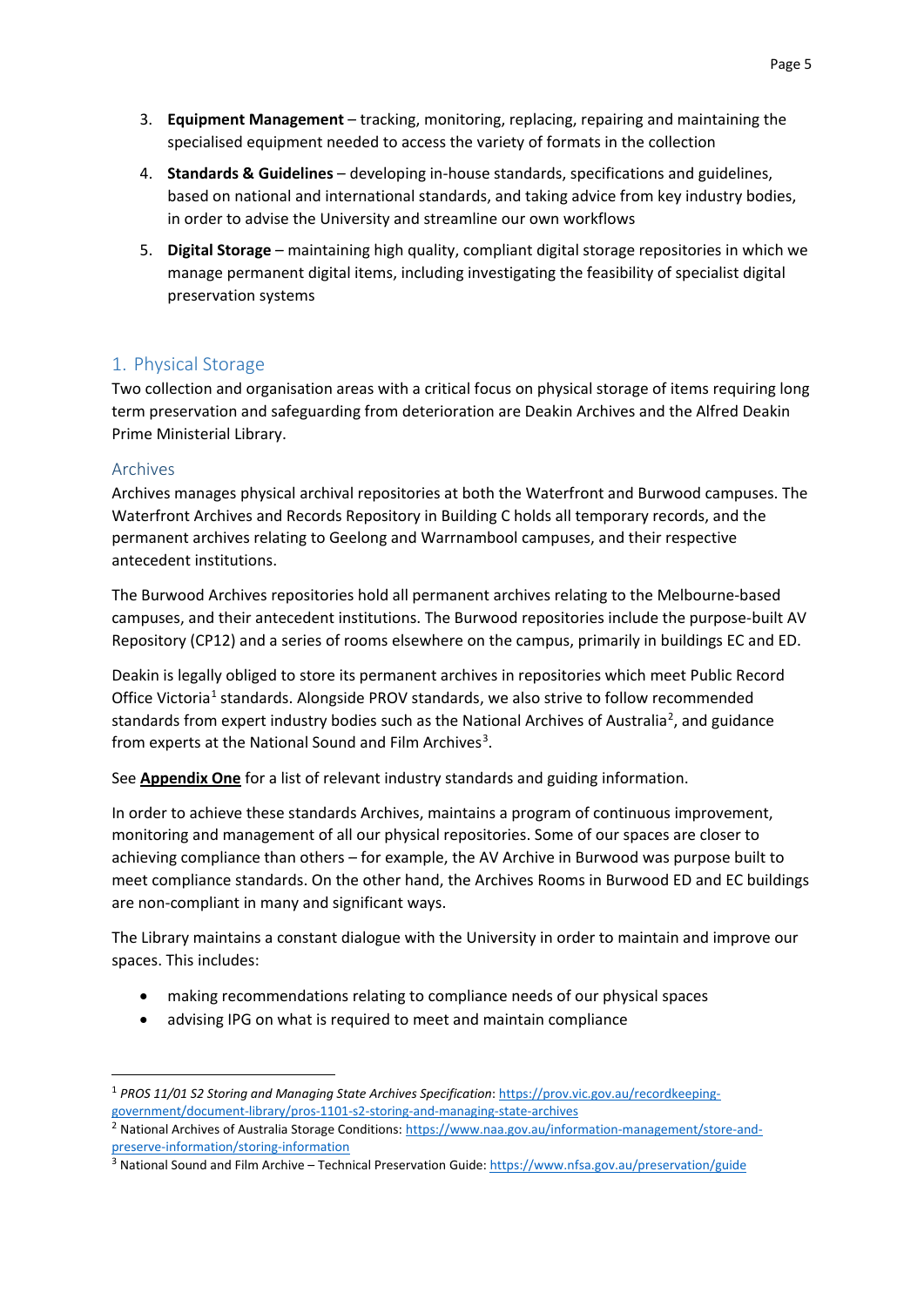- developing requests for resourcing to ensure the IRS physical repositories are brought up to standard
- managing and implementing improvements as needed

In 2016-2017, external consultants VOTAR Partners were engaged to audit the compliance levels of the IRS physical repositories, and produced a report on the current compliance status at the time.<sup>[4](#page-5-2)</sup>

In 2019, an updated report was prepared by Deakin's Information Manager, detailing the current status of our Archival Spaces and the necessary steps to continue to improve them.<sup>[5](#page-5-3)</sup>

In 2020 and beyond, Deakin Archives will continue to monitor and report annually on the status of its physical repositories, to advise the University, make recommendations and manage continuous improvement efforts.

## <span id="page-5-0"></span>Alfred Deakin Prime Ministerial Library

ADPML holds material primarily at Waterfront, with a subset of material held at Burwood, Waurn Ponds and Warrnambool. The ADPML space at Waterfront was purpose built to house the collection and includes a reading room where collection items can be consulted.

## <span id="page-5-1"></span>2. Digitisation

There is an active program of digitisation undertaken by both Deakin Library and Archives on an annual basis and which includes items from the Archives, ADPML, research collections and other special collection material deemed to be of significant value or risk.

Deakin Archives has undertaken a process of mapping and identification of digitisation priorities across its collections. As the Archives contains a vast range of formats and types of material, the specific processes, digitisation requirements and storage needs differ depending on the collection/sub-collection.

Commencing in 2012, the Special Collections Digitisation program has resulted in a digital Special Collection that, like all other Library collections of information resources, aims to support and enhance the teaching, learning and research activities and strategies of Deakin University. It draws on material across the campuses from special collections under the stewardship of ADPML including:

- Genealogy Collection
- Western Victoria Collections
- Rare Books
- Natural History
- Manuscripts
- Pamphlets
- Children's Literature Research Collections
- Australian Schools' Textbook Collections
- Australian Multicultural Literature Collection
- Louis Goldberg Collection

<span id="page-5-2"></span> <sup>4</sup> VOTAR Partners*, Record Storage Options Report*, TRIM Ref: D2018/11409. See also - *Record Storage Area Compliance Report, Deakin University April 2014*, TRIM Ref: D2016/16439 *Record Storage Area Compliance Checklist Burwood Campus*, TRIM Ref: D2016/16435 *Record Storage Area Compliance Checklist Waterfront Campus*, TRIM Ref: D2016/16436

<span id="page-5-3"></span><sup>5</sup> *IRS Physical Storage Report January 2019*, TRIM Ref: D2019/23546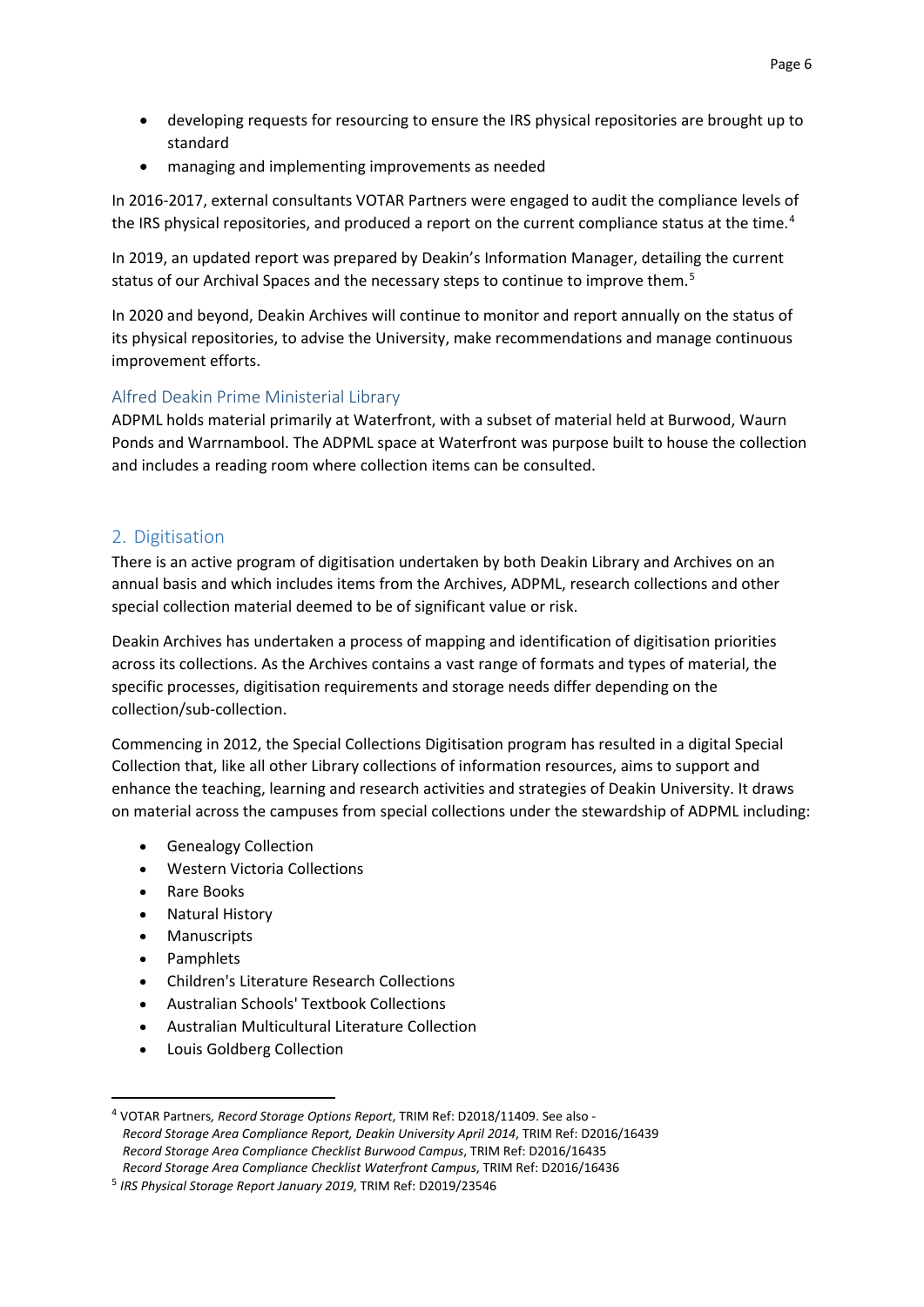• Deakin University Authors' Collection

## <span id="page-6-0"></span>Digitisation Prioritisation

### *Archives*

Digitisation of permanent archival material is conducted for one of two purposes:

- 1. Access where items are deemed to have a high interest or value, and there'd be benefit in making them openly accessible as possible
- 2. Preservation where items are at risk of deterioration, or the equipment needed to access them is at risk of obsolescence, and digitisation is required to preserve content

### To Digitise for Access

The archival collections which have been assessed as having potential for digitisation based on value or accessibility grounds include:

- Deakin University Formation Historical Files
- Annual Reports
- Photographic Collections
- Max Charlesworth Collection
- Dr Lawrie Shears Collection

### To Digitise for Preservation

The archival collections which have been assessed as having potential for digitisation based on their preservation needs include:

- The Deakin AV Collection a highly significant collection to the history of Deakin, which includes:
	- o Recordings of opening ceremonies of buildings, schools, faculties and campuses
	- o Student performances in theatre and dance
	- o Geelong lectures featuring distinguished speakers
	- o Interviews and presentations by significant Deakin staff
	- o Promotional tapes of course offerings and student life at Deakin
	- o Recordings of broader interest such as feature interviewed or presentations by significant public figures, including politicians and artists (e.g. Sir Zelman Cowan, Malcolm Turnbull, Bill Hayden, Max Charlesworth, Noel Counhihan, Jenny Watson)
- The Prahran Technical School Collection, containing a complete archive of a Victorian technical school spanning from its establishment in 1915 to its evolution as a college of Advanced Education in 1974, and separate school of TAFE in 1975. Some material is water damaged and deteriorating, and digitisation of the entire collection could be warranted
- The Deakin-Rusden AV Collection, which is a collection of film and video produced by the School of Communication and Creative Arts dating back to the first teaching of film and television at the Monash Teachers' Collection in 1966.

Each collection has very specific preservation needs and consequently, individual digitisation plans need to be developed for each collection deemed a digitisation priority, in order to identify the resource level required.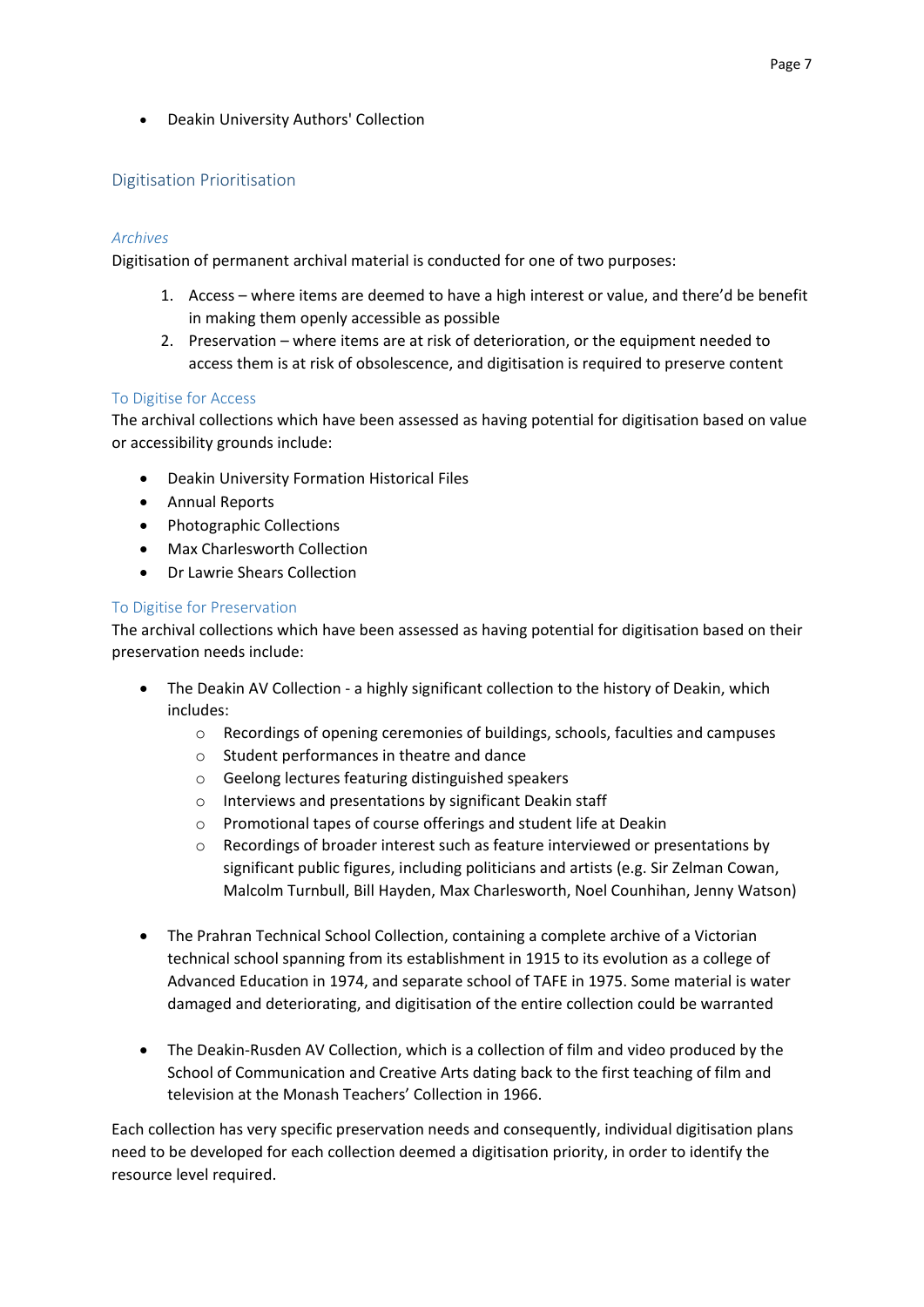In 2019 work began on the AV Collection, identified as one of the core digitisation priorities for Deakin. The collection has been appropriately housed, listed and a preservation plan has been developed.

The AV Collection Preservation Project is detailed in **Appendices Two and Three**.

### *Special Collections*

Material may be selected for digitisation from special collections on all campuses, as part of a Digitisation Plan which will target specific materials in the collection to be digitised within a one to three-year period.

Material selected from the special collections should meet at least one of the above goals for digitisation and preferably be:

- Likely to support or stimulate research within the University or the wider community.
- Thematically relevant (e.g. research, enquiries, exhibitions, displays etc).
- Representative of strengths and scope of collection.
- Visually engaging if intended to support digital exhibitions

Factors likely to influence the selection of individual items include:

- relevance to the teaching or research areas of the University
- their scholarly or historical value;
- they have not previously been digitised by other bodies;
- they may be made available as open access (as copyright permits);
- exhibitions of related material
- notable acquisitions or gifts;
- they are fragile and digitisation will aid their preservation;
- they may be in an obsolete physical or digital format e.g. VHS, audio cassette, slides, floppy disks.

A targeted [Digitisation Priority Plan](https://wiki.deakin.edu.au/display/specialcollectionsandADPML/Digitisation+Priority+Plans) is reviewed at the beginning of each year by the Collection Advisory Group and Library Executive. The aim is to identify and select sufficient material in the first half of each year to ensure digitisation is complete to satisfy the objectives of the Digitisation Plan by the end of that year.

Implementation of the plan is the responsibility of the Special Collections Librarian who may consult Liaison Librarians, Research Librarians, Campus Library managers, researchers or other University experts to identify or prioritise material as appropriate.

## <span id="page-7-0"></span>Digitisation Processes

### *Archives*

There are two approaches to the digitisation of archival materials:

## <span id="page-7-1"></span>In-house digitisation undertaken by Deakin Archives staff

• Outsourced digitisation undertaken by external specialists

Deakin Archives maintains digitisation equipment and has a series of workflows in place to manage basic digitisation of individual items where required. This allows us to respond to specific requests in a timely manner, and to handle individual items that are most at risk without delay.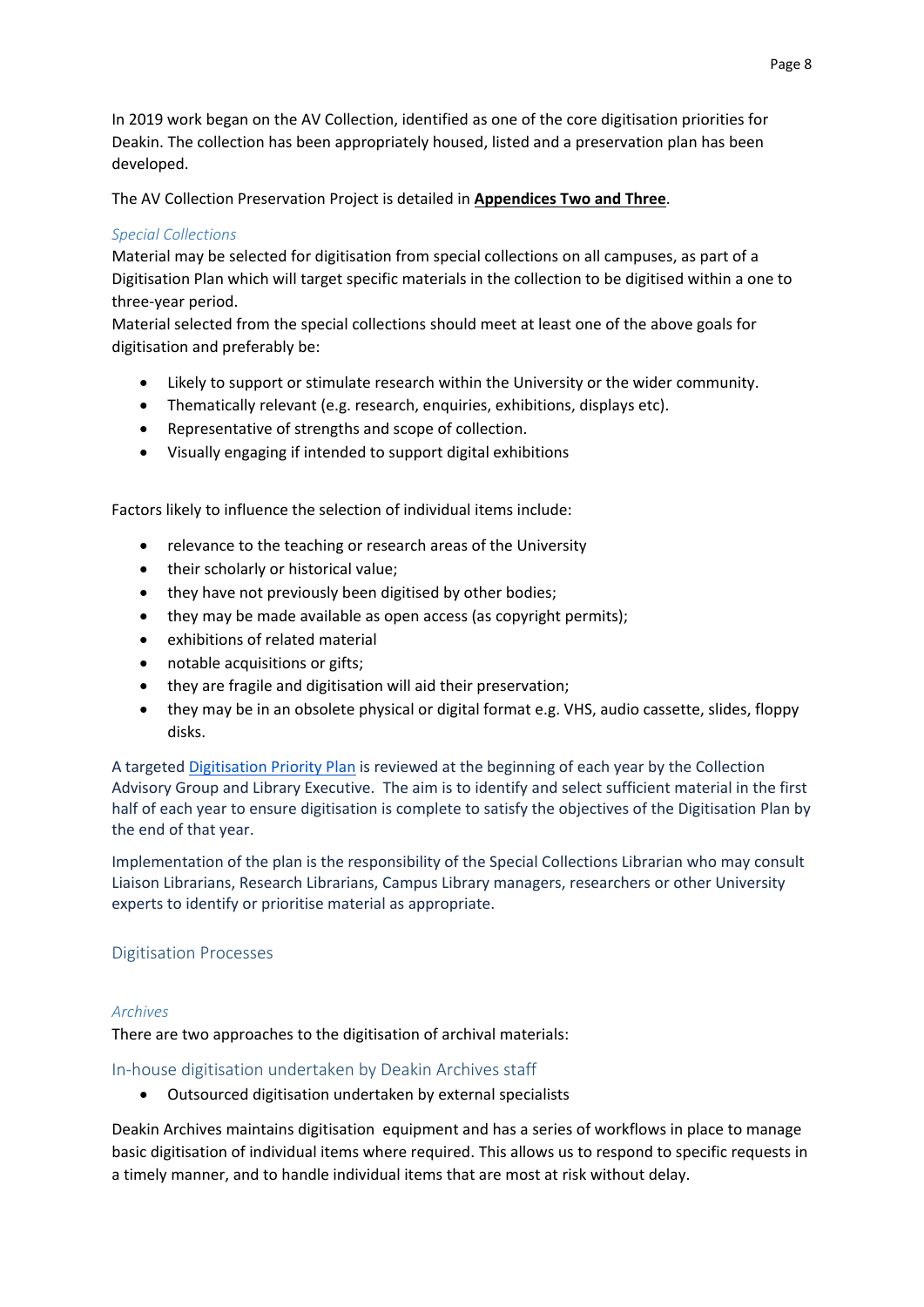This ad-hoc approach allows the Archives to be flexible, responsive and retain control over valuable items. Some formats are more economically handled in-house, such as audio tapes or digital video.

Other formats, however, require specialist handling and equipment which can only be sourced externally. Decisions regarding outsourcing of digitisation depend largely on the particular media, format and the quantity of material. Some AV formats, such as film, can be very expensive to digitise externally, however if digitising in large quantities, outsourcing remains more cost effective than handling specialist carrier media in-house.

To enable a larger scale of digitisation in order to protect and preserve at-risk archival material in a time sensitive fashion, or where there are complex digitisation needs requiring specialist equipment unavailable at Deakin, we need to investigate external providers and set up an internal workflow to manage such projects.

In contracting external digitisation providers, the Archives needs to consider:

- project and vendor management processes
- the metadata to be collected at the time of digitisation
- the specifications of the digitised output, formats, size and quality
- the media on which the digital files are transferred to the archives
- a migration plan for ensuring these files are captured into our Archival system(s)
- the appropriate physical handling of the original archival objects
- the needs of other university teams with relevant interests, such as for Research Collections published via in Deakin's Digital Research Online repository, and collaboration requirements across the University

As each collection within the Archives is considered for digitisation, the most appropriate approach of in-house digitisation versus external outsourcing for that collection needs to be determined.

### *Special Collections*

The following principles are applied to digitisation initiatives undertaken as part of the stewardship and curation of special collection content.

• **Quality**

Collection material will be digitised to accepted national and international standards, with checks to maintain quality.

## • **Formats**

Archival formats will be selected for preservation of a copy as faithful to the original as possible, as well as a format for ease of presentation over the internet. Currently an archival quality TIFF and high-resolution JPEG are made of print items, including the carrier i.e. covers, end pages with text or inscriptions. A lower resolution PDF of the same (automatically OCR'ed) has been selected for presentation over the internet.

## • **Copyright**

The digitisation of material from special collections will take into consideration account the provisions in the Copyright Act 1968 and Intellectual Property Rights.

## • **Partnerships**

The Library may seek partners to support its digitisation initiatives, from within the University and the external community.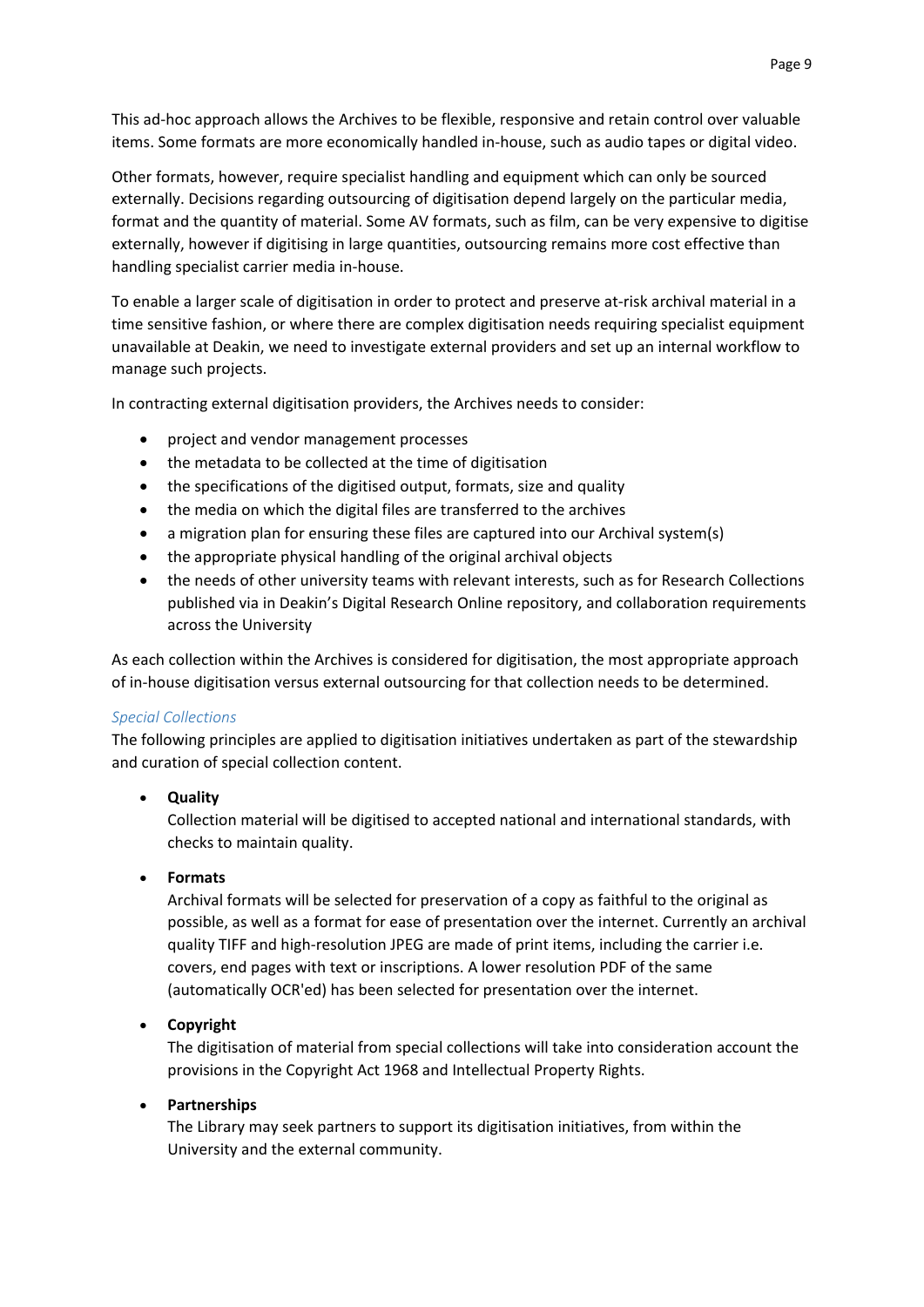### • **Presentation**

Digital objects may be presented and used in in multiple ways (e.g. interactive screens, [Fusion,](http://fusion.deakin.edu.au/) Object Connected Experience), to encourage engagement with the collections.

### • **Management**

Digital objects will be managed to ensure their ongoing preservation, including appropriate metadata and storage.

### Special Collections – External Digitisation Workflow

Files are digitised in TIFF format, with JPGs and PDFs generated from the TIFFs

- On receipt from provider (such as dataComIT), all files are copied all to:
	- $\circ$  U: drive for day-to-day use
	- o DRO DEV & UAT file system (not DRO itself) 2 spare copies retained
	- o Research Data Store; these are considered our preservation copies, and are bagged with BagIt, checksummed, and checksum-checked at least every 2 months. The Research Data Store is this purpose as it was introduced at the same time that we were investigating preservation practices
- The portable drive received from dataComIT is stored in the ADPML's controlled environment room
- Records are created in DRO and Fusion; original PDFs are loaded to DRO, and LQ PDFs to Fusion (i.e. access copies)
- Once record-creation is completed, TIFFs, JPGs and PDFs, along with any edits, are re-copied to the Research Data Store (in a separate folder to the originals);

files in this folder are also bagged and checksummed. An example of the RDS file structure for SPC items:

| spc201407datacomit-originals | 19/08/2016 3:08 PM |
|------------------------------|--------------------|
| spc201407datacomit-post-dro  | 20/08/2018 2:14 PM |
| spc201502datacomit-originals | 26/09/2016 1:27 PM |
| spc201502datacomit-post-dro  | 11/10/2016 10:28   |
| spc201609datacomit-originals | 22/09/2016 9:42 AM |
| spc201609datacomit-post-dro  | 2/02/2018 2:02 PM  |
| spc201609rbgv-originals      | 24/01/2018 3:03 PM |
| spc201609rbgv-post-dro       | 2/02/2018 9:11 AM  |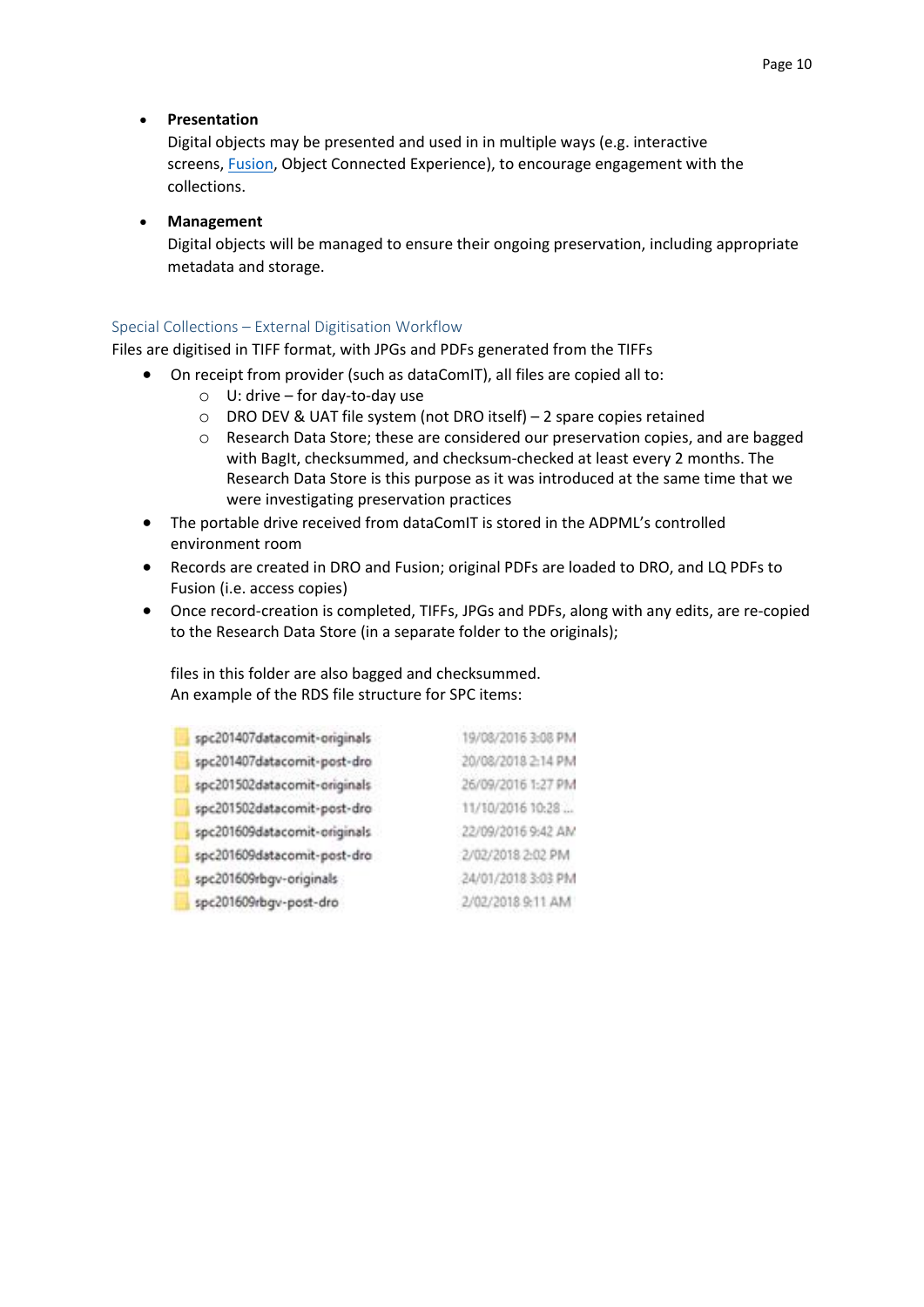#### *Research Data*

The digitisation and preservation of legacy research datasets is a relatively new area for the Library. While Information and Records Services and the University Archive have long stored physical copies of research datasets and publications on an ad hoc basis, the imperative around both managing and preserving research data both digitised and born digital has been more fully acknowledged over the last 3-5 years.

In 2019, a project was commenced to digitise a unique collection of research data known as the Marine Mapping Tapes. This required specialist, external digitisation, and as a research collection, it was also a collaborative project undertaken between Deakin Archives and Deakin's Digital Research Online team.

This project has led to collating a series of specifications and technical requirements, and a broader understanding of how the Archives and Library Research Systems Team in the Digital Libraries and Repositories directorate are able to work together on shared collections. More details of this foundational project can be found in **Appendix Four**.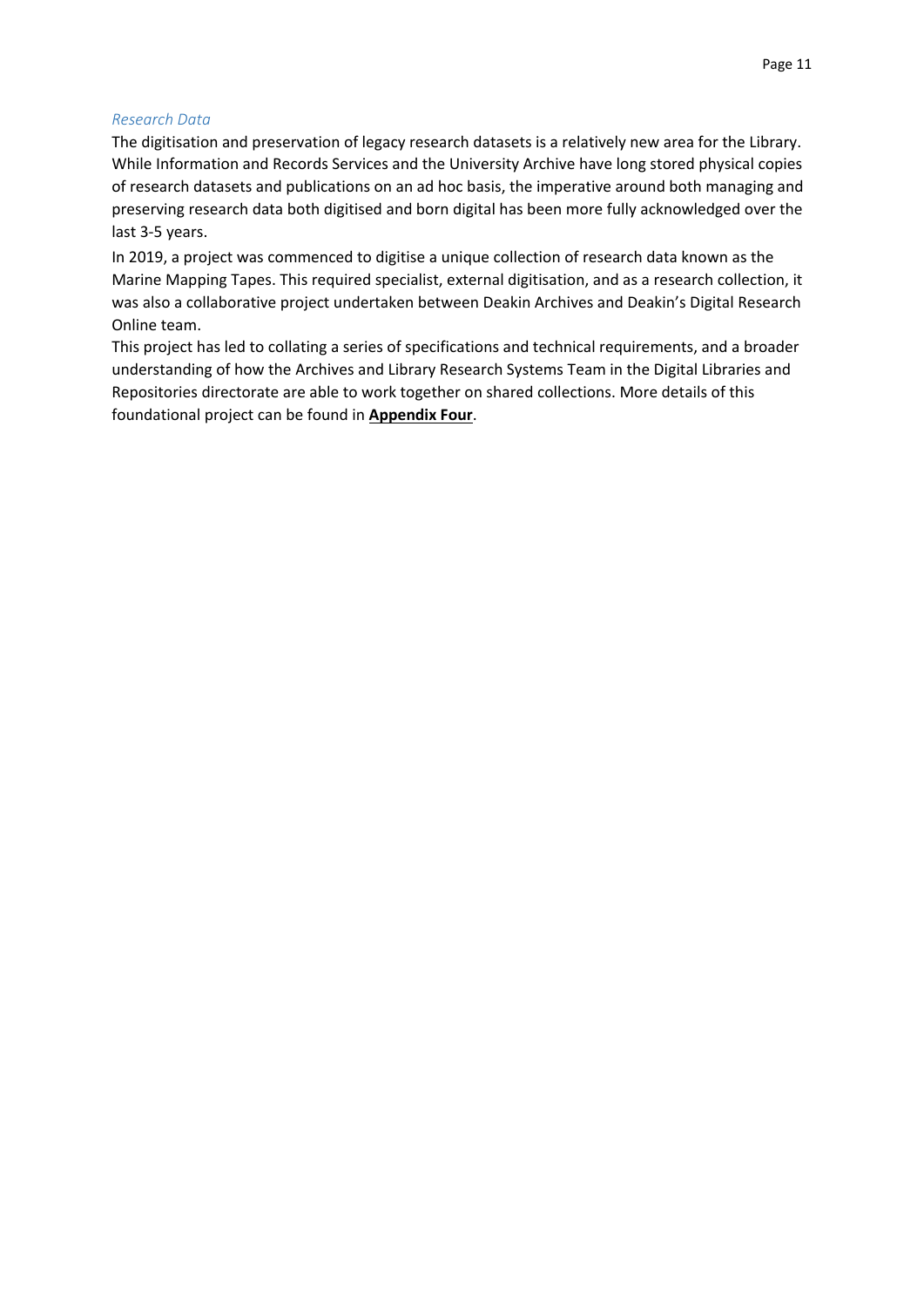# <span id="page-11-0"></span>3. Equipment Management

In order to facilitate access to the full range of formats and types of material held in the Archival collections, Deakin Archives maintains a significant number of machines, equipment and players. These include, but are not limited to, reel-to-reel projectors, VHS video, DAT and U-matic players, micro-cassette and audio cassette players, among many others.

The Archives also maintains digitisation equipment that enables us to implement our own in-house digitisation workflows. These include scanners, digital cameras, audio recorders and associated equipment needed to run them.

All equipment requires regular servicing and maintenance. This is increasingly problematic in regards to older, out-of-date machines which are required to access old formats. Not only are the machines fast becoming obsolete, but the parts needed and the expertise required to service this equipment is increasingly difficult to source.

In 2019, Deakin Archives created an Equipment Register listing the equipment we hold and use, and its current maintenance status. This enables us to keep track of what we have, what we own, what we borrow and from whom, and the working status and maintenance records of each piece of equipment.

It also enables us to identify "equipment gaps" – where we might need a piece of specialist equipment, but do not currently have access to it.

The full register of all equipment held and managed by Deakin Archives can be found in **Appendix Five**. [6](#page-11-1)

<span id="page-11-1"></span> <sup>6</sup> The master copy of the Archives Equipment Register, which will be kept up to date, is held in TRIM, at TRIM Ref: D2019/23307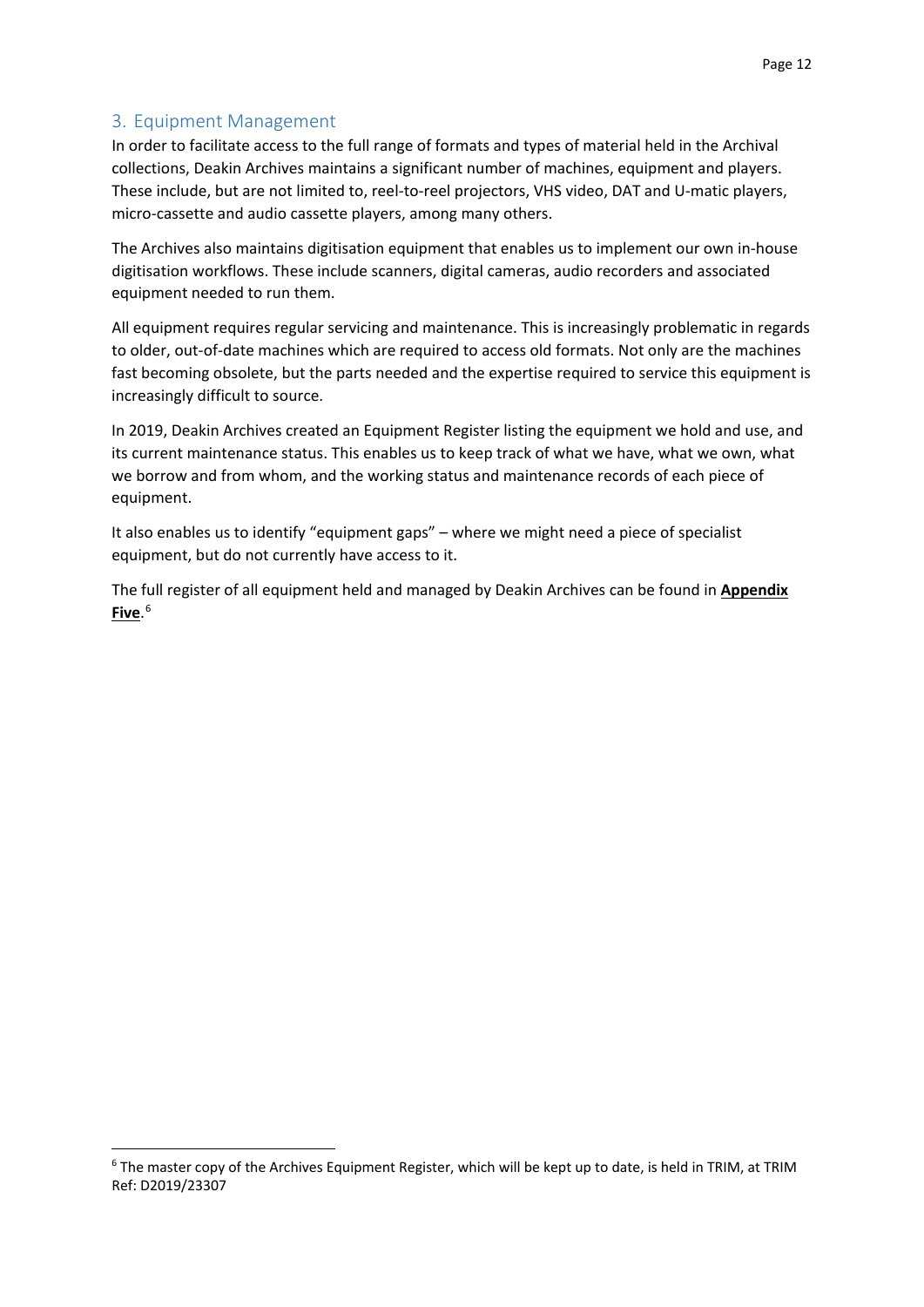# <span id="page-12-0"></span>4. Standards and Guidelines

The University is legally obliged to meet archival and records standards as set by the Public Record Office Victoria (PROV).<sup>[7](#page-12-1)</sup>

We also follow standards and guidance provided by key industry bodies, including the National Film and Sound Archive, the National Archive of Australia and the National Library of Australia.

**Appendix One** has a list of detailed standards and specifications which inform the Archives AND University Library approach, including the PROV standards Deakin is legally obliged to meet.

The following links provide an overview of the Standards Frameworks, Guidance and Related Information from these key industry bodies:

- Public Record Office Victoria Standards Framework[: https://prov.vic.gov.au/recordkeeping](https://prov.vic.gov.au/recordkeeping-government/about-standards-framework-policies)[government/about-standards-framework-policies](https://prov.vic.gov.au/recordkeeping-government/about-standards-framework-policies)
- National Archives of Australia Managing Information and Records Guidance: <https://www.naa.gov.au/information-management>
- National Film and Sound Archive Preservation Guidance: <https://www.nfsa.gov.au/preservation>
- National Library of Australia Digital Preservation Policy[: https://www.nla.gov.au/policy](https://www.nla.gov.au/policy-and-planning/digital-preservation-policy)[and-planning/digital-preservation-policy](https://www.nla.gov.au/policy-and-planning/digital-preservation-policy)

## *Digitisation Specifications*

Deakin Archives has developed a set of minimum specifications for all digitisation undertaken within the Archives, or outsourced by the Archives, in particular relating to digitising the following:

- Documents
- Images
- Photographs
- Negatives
- Audio Media
- Video Media
- Motion Picture and Film

The specifications have been collated in the one Digitisation Specifications document<sup>[8](#page-12-2)</sup>, and a copy is in **Appendix Six**.

<span id="page-12-1"></span> <sup>7</sup> PRO[V https://prov.vic.gov.au/recordkeeping-government](https://prov.vic.gov.au/recordkeeping-government)

<span id="page-12-2"></span><sup>8</sup> *Digitisation Specifications – Deakin Archives Oct 2019*, TRIM Ref: D2019/23563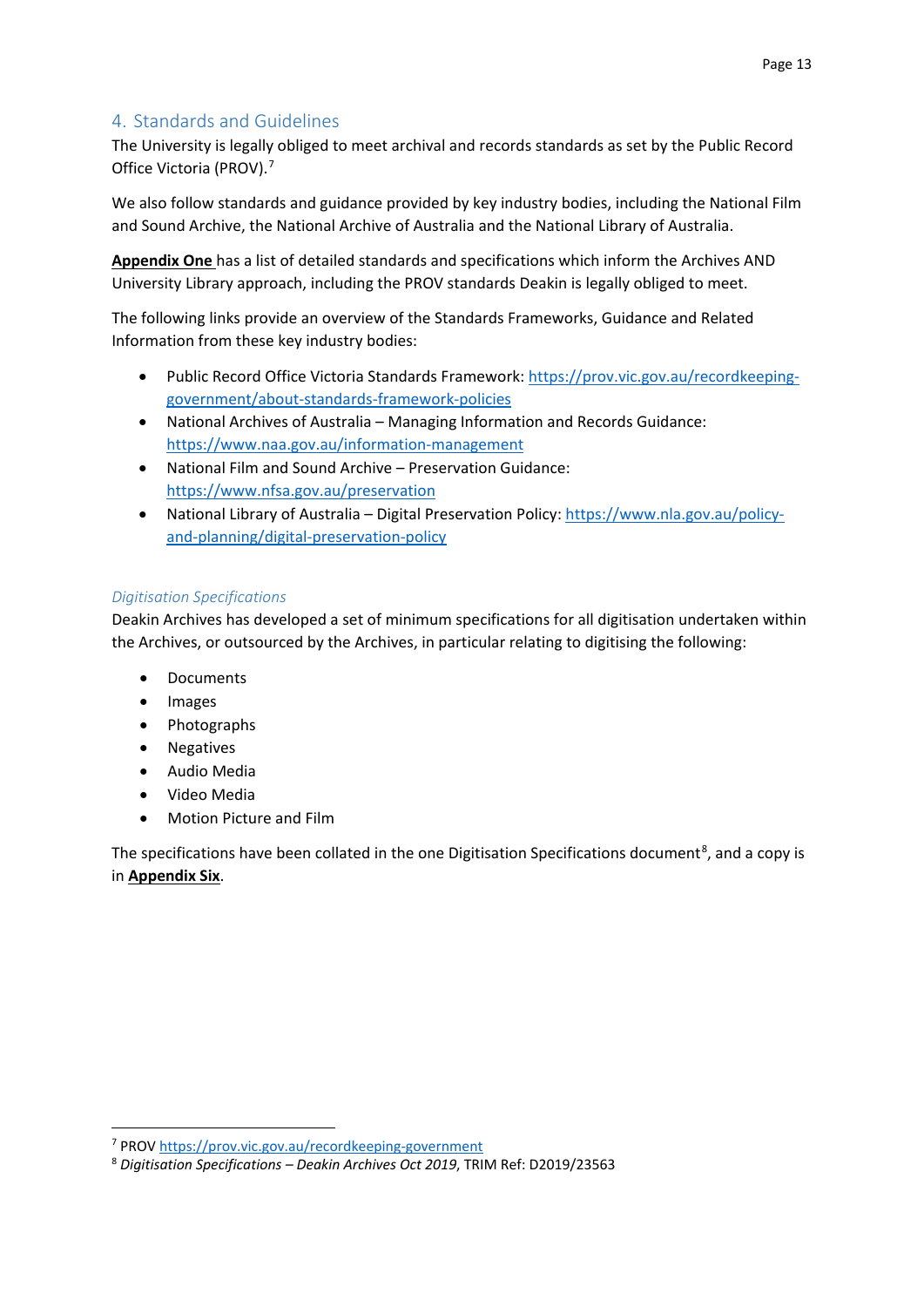# <span id="page-13-0"></span>5. Digital Storage

### *Archives*

Deakin Archives' current archival management system is Microfocus Content Manager, (also known as TRIM). Our archival collections held in TRIM are made searchable to the public on our Archives website<sup>[9](#page-13-1)</sup>, via a third-party "Archives on the Web" solution developed in 2018.

The combination of TRIM and Archives on the Web has enabled us to promote our existing collections, raise their accessibility and manage them more effectively.

However, TRIM was not designed as an archival management system and though we have adapted it to serve our current holdings, there are significant limitations as to what we can achieve with TRIM for our digital archival needs.

In order to achieve our preservation goals and to comprehensively preserve Deakin's Cultural Heritage for the future, Deakin Archives must be able to:

- Capture, ingest and manage permanent records currently produced in complex, hyperlinked and ephemeral media (e.g. websites, wiki sites, blogs)
- Capture, ingest and manage permanent records which come to us on a variety of different carrier media, including d:drives, hard-drives, USB sticks, and other disk and cloud storage
- Capture and make accessible digital film and other AV records via streaming, rather than download
- Migrate permanent digital records from unstable, short-term formats to long-term preservation formats, without damaging the original record
- Capture and manage detailed, standardised metadata which remains linked to the original digital object, even if that object is migrated to a new preservation format
- Implement preservation requirements at point of donation, to ensure all digital objects managed by the Archives are appropriately stored and managed
- Meet compliance standards as set by the Public Record Office Victoria, and national and international bodies

TRIM alone does not allow us to achieve all the above, however, it may in combination with other archival resources. Or there may be more appropriate resources available.

In 2020, Deakin Archives needs to undertake a review of its Archival system, and determine the best suite of systems for our purposes, not only for our current holdings, but for foreseeable future digital holdings.

<span id="page-13-1"></span> <sup>9</sup> <https://www.deakin.edu.au/library/aotw>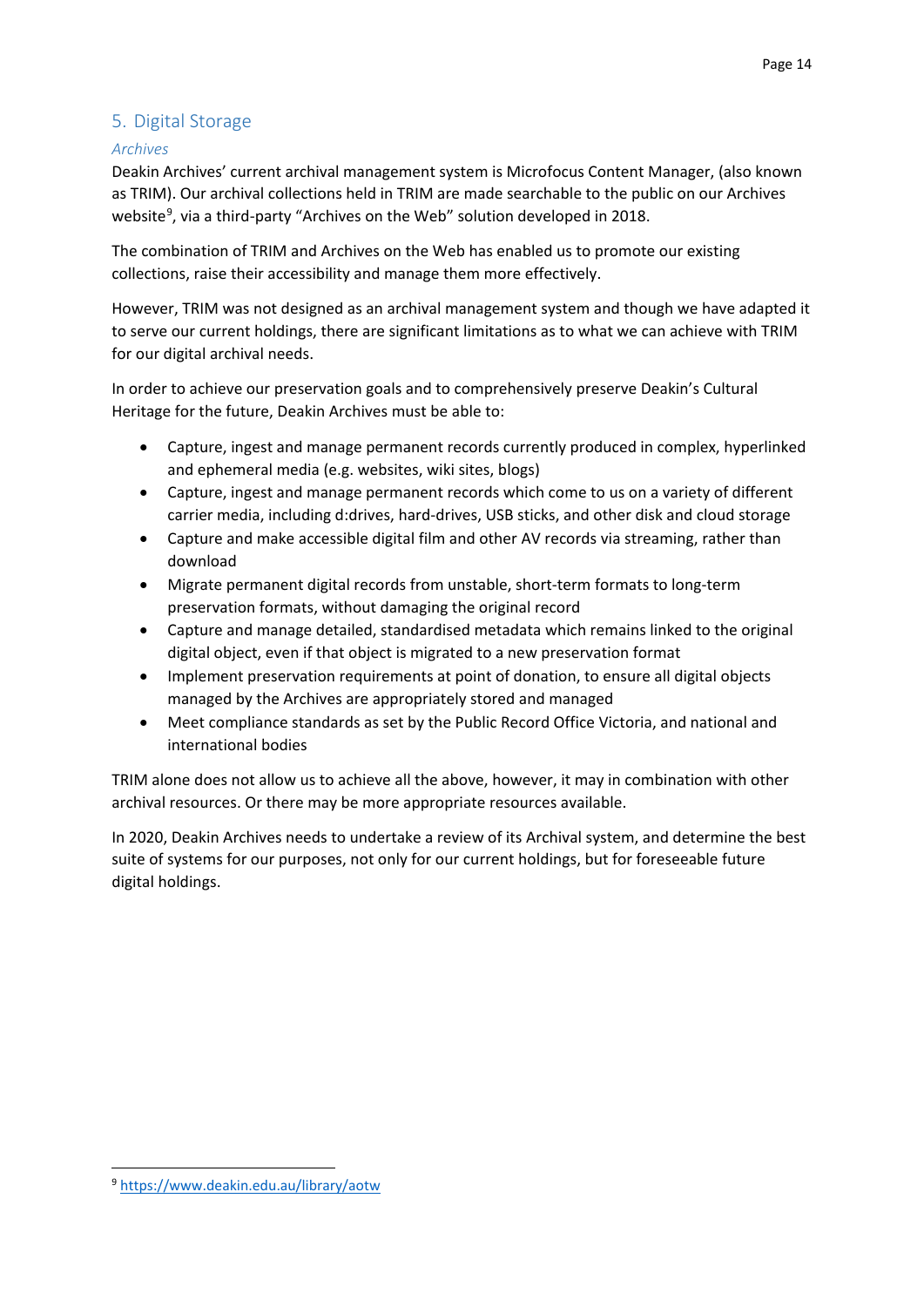### *Special Collections*

*Metadata describing ADPML Special Collection items are generally fed into DRO, the University's institutional repository, via the Library catalogue. Attached objects – the files that have been digitised – are stored in a variety of places:*

- *High quality PDFs, JPGs and TIFFs are bagged and loaded into the Research Data Store (RDS)*
- *Low quality files are generated from these high-quality files and loaded into Omeka*
- *High quality PDFs are also generated and loaded into DRO*

A visual diagram outlining this workflow is available on the Library wiki: <https://wiki.deakin.edu.au/display/fusion/Catalogue+%3E+DRO+%3E+Omeka+relationship+model>

Digitised SPC content is stored in several locations:

- The original portable drive as received from the supplier, such as DataComIT/RBGV is stored in ADPML's controlled environment room.
- Preservation copies of all original files (TIFFs, JPGs, PDFs) are checksummed and bagged, and stored in the Research Data Store. Checksums are re-checked at 2-monthly intervals.
- Additional copies of all the original files are stored in the DRO DEV and UAT file system as an extra safeguard.
- Working copies of all originals are stored in the U: drive. These files may be edited to correct issues. Additional files may also be generated and stored here e.g. LQ PDFs for Fusion, HTML files. Due to space issues, TIFF files may be deleted, but only after a batch is considered complete.
- PDFs received from DataComIT, as well as any HTML files in-house are stored in DRO
- LQ PDFs are stored in Fusion
- Once a batch is considered complete (i.e. no more edits are expected), the edited (or original, if not edited) versions of the TIFFs, JPGs and PDFs are stored in another folder of the Research Data Store. These files are also checksummed and bagged, and have their checksums re-checked each 2 months.

## *Research Outputs*

• Published outputs

Published research outputs are stored in DRO according to international benchmark standards and practices. The Library has adopted the most widely accepted standard, the Trustworthy Repositories Audit and Certification: Criteria and Checklist (TRAC), ISO 16363- 2012, to ensure DRO meets the criteria required for be considered a Trusted Digital Repository. The Library has implemented a program of continuous improvement to ensure that policies, guidelines and practices meet the standard.

DRO is able to accommodate a wide variety of file formats, including but not limited to text, audio, image, video, matlab, and spreadsheet types (see Appendix C). An array of extension types (MP4, .doc, .pdf, etc.) is also accommodated. New file formats and file attachments are reviewed frequently by the Digital Preservation Librarian.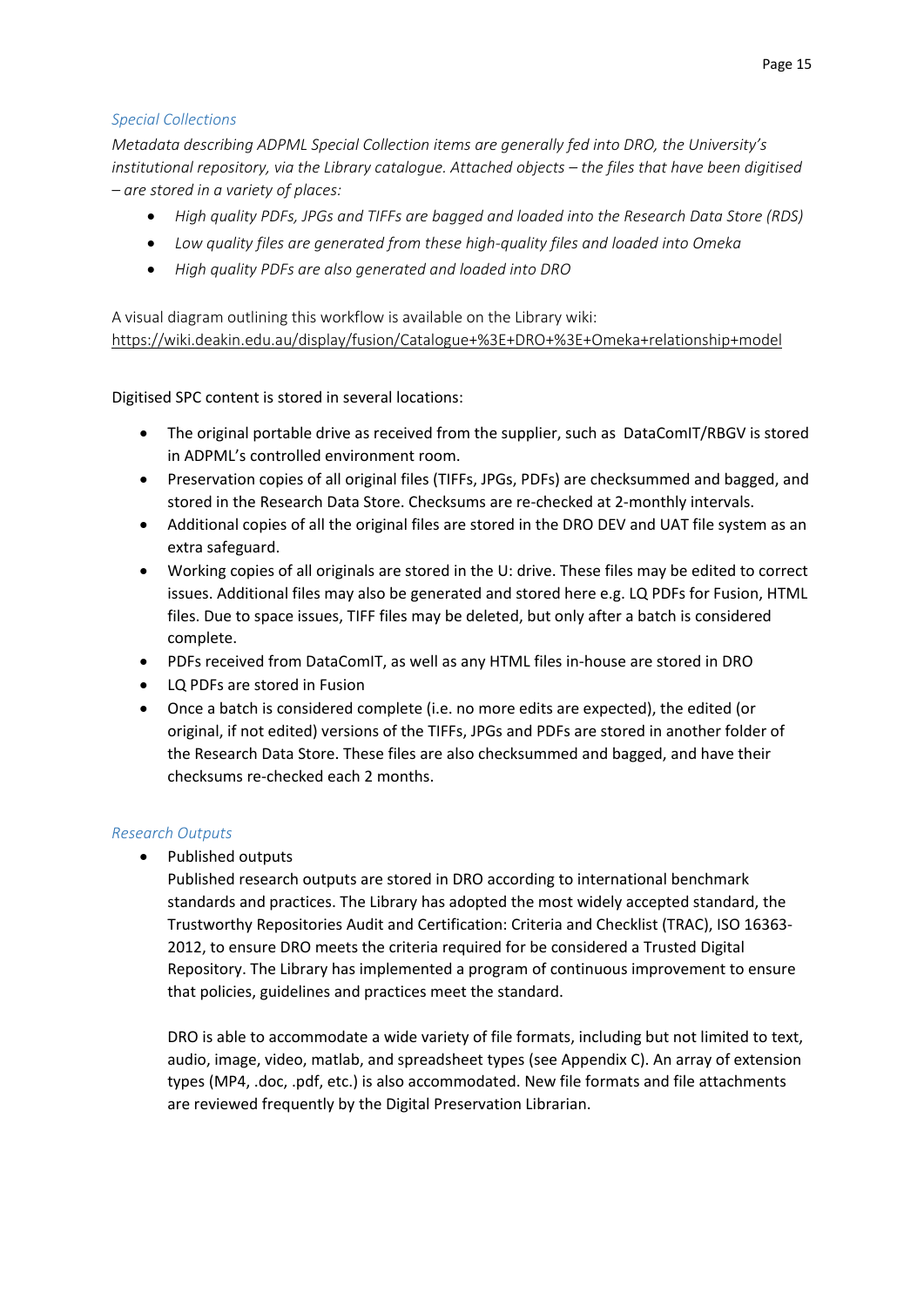• Research data

Although metadata records describing research data are fed into DRO via Footprints, research data generally is not stored in DRO. The University recommends a number of methodologies to ensure research data is stored safely and securely. Storage options include:

- Faculty, Institute or School shared networked drives
- The Research Data Store via networked drives
- Syncplicity as well as CloudStorPlus, software that supports collaboration with researchers external to Deakin
- Deakin desktop computers and laptops
- Personal network drives

Only a small proportion of Deakin's research outputs come under the Library's purview. These include:

- Occasional datasets that may be attached to DRO records
- Footprints records, which get uploaded to DRO. There may or may not be datasets linked to from Footprints. These links should display in the DRO record.
- Projects such as the Melbourne Workers Theatre, Scholarships & Connections and the Marine Mapping tapes, where the Library co-operates with researchers to store and/or showcase the project's content. In such cases, the Library loads the relevant metadata and research outputs to DRO, and possibly also Fusion. The Library also stores the original files in the Research Data Store.

# <span id="page-15-0"></span>Digital Preservation

Digital Preservation is the need to ensure long-term, error-free storage of digital information, with means for retrieval and interpretation. Most digital preservation approaches are based on:

- Sustainable file formats
- Detailed, standardised metadata

## <span id="page-15-1"></span>File formats

Long-term file formats suitable for preservation have been documented by several industry bodies. For example, NSW State Archives and Records publish a useful list<sup>[10](#page-15-2)</sup> which Deakin Archives often uses as a reference guide.

The standards we are legally obliged to comply with are those set by the Public Record Office Victoria, and these can be found as part of PROV's Victorian Electronic Recordkeeping Strategy, VERS.

<span id="page-15-2"></span> <sup>10</sup> NSW State Archives and Records – Sustainable File Formats: <https://www.records.nsw.gov.au/recordkeeping/sustainable-file-formats>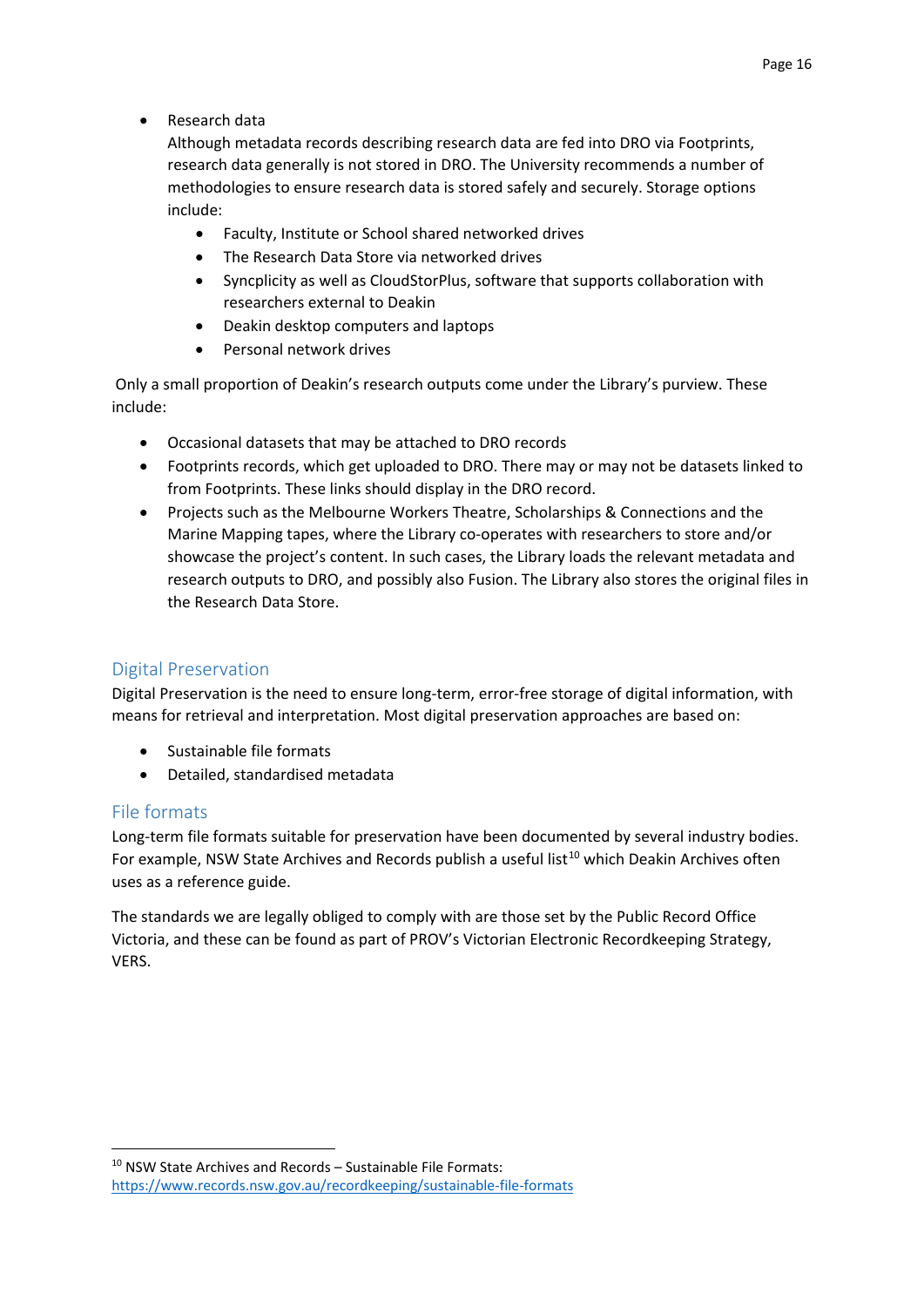Page 17



VERS applies to all long-term temporary and permanent archival records in Victoria. As part of VERS, PROV have published a list of their accepted Long Term Preservation Formats<sup>[11](#page-16-1)</sup>.

Deakin Archives adheres to these PROV guidelines and aims to ingest archival material in the formats listed, or to migrate permanent digital records to the accepted long-term formats at the point of donation or transfer.

<span id="page-16-0"></span>Standardised Metadata

### *Special Collections*

Metadata describing Special Collections items is ingested into DRO as part of a regular standardised workflow<sup>12</sup>. This metadata is received in MARC format, and converted into MODs when ingested into DRO. An 856 link to the DRO record is placed in the catalogue record to link catalogue end users to digitised content. Records in DRO are output in Dublin Core format and regularly harvested by sites such as Trove, and indexed by various search engines including Google Scholar

### *Research Outputs*

Metadata describing research outputs is regularly ingested into DRO from the Elements harvesting system.

- Generally, metadata describing traditional research outputs including articles, conference papers, book chapters, etc., is collected by Elements from various data sources including Scopus, Web of Science, PubMed, etc.
- Non Traditional Research Outputs, including performances, exhibitions, poetry and other creative writing, etc. is manually created in Elements and also ingested into DRO.

<span id="page-16-1"></span> <sup>11</sup> PROS 15/03 S3: [https://prov.vic.gov.au/recordkeeping-government/document-library/pros-1905-s3-long](https://prov.vic.gov.au/recordkeeping-government/document-library/pros-1905-s3-long-term-sustainable-formats-specification)[term-sustainable-formats-specification](https://prov.vic.gov.au/recordkeeping-government/document-library/pros-1905-s3-long-term-sustainable-formats-specification)

<span id="page-16-2"></span><sup>12</sup> See the Digitisation Worfklow on the wiki: <https://wiki.deakin.edu.au/display/specialcollectionsandADPML/Digitisation+lifecycle>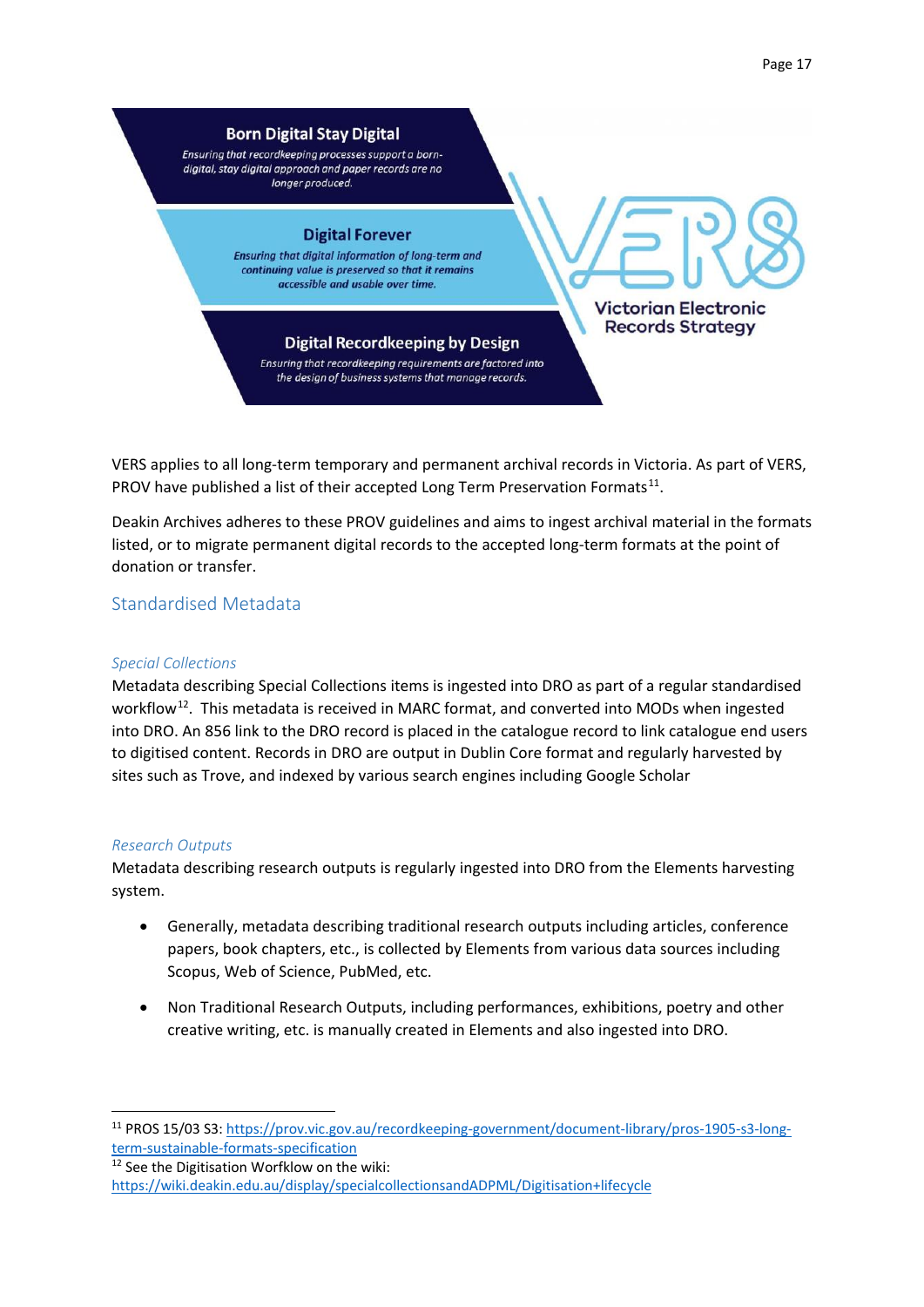### *Archives*

Digital records can be transferred to the Archives in any format, sometimes very short-term or unstable formats, and on a variety of stable or unstable carrier media. Regardless of the format or the carrier media, the Archives needs to be able to ingest and manage the records, and ensure their preservation.

The archives also needs to manage complex media that includes dynamic content and links. Some archival records we previously captured as physical publications or single-file documents, such as University handbooks or staff newsletters like 'Network', are now being published as websites or wiki pages, or as blogs, or other dynamic, linked-based online media.

Currently, we are not able to capture or manage this kind of complex media with our existing archival systems. Nor are we able to shift digital objects from short-term or unstable formats to long-term preservation formats without irreversibly changing the object itself (which is contrary to Archival principles.)

Specialised digital preservation systems, such as Archivematica<sup>[13](#page-17-0)</sup>, enable archivists to capture, manage and preserve digital objects in their original state, while also creating long-term preservation formats, maintaining the detailed metadata in a 'preservation package' embedded with the object.

Deakin Archives currently cannot do this. Subsequently, we need to investigate the most appropriate digital preservation system to achieve it.

In 2020, the University Library, including Archives will be undertaking a review of our archival systems, to determine the suite or combination of systems to meet our needs now and into the future.

This review will investigate:

- Specialist digital preservation systems such as Archivematica, which provide the capability to process digital objects from ingest to access, while maintaining a system-independent preservation metadata package for digital storage
- Adjacent archival systems such as AtoM $14$ , or other alternatives, which may allow us to capture and manage AV files, such as digital film, and make them accessible to end-users via streaming rather than download<sup>[15](#page-17-2)</sup>
- If a combination of systems is appropriate e.g. TRIM as the primary management system, AtoM as the film and streaming system, Archivematica as the preservation system

<span id="page-17-0"></span> <sup>13</sup> <https://www.archivematica.org/en/>

<span id="page-17-1"></span><sup>14</sup> <https://www.accesstomemory.org/en/>

<span id="page-17-2"></span><sup>15</sup> Our current web publishing system – Archives on the Web – allows end users access to our digitised AV media via download only. It is far preferable, especially for reasons of copyright and privacy, to allow digital access via streaming instead.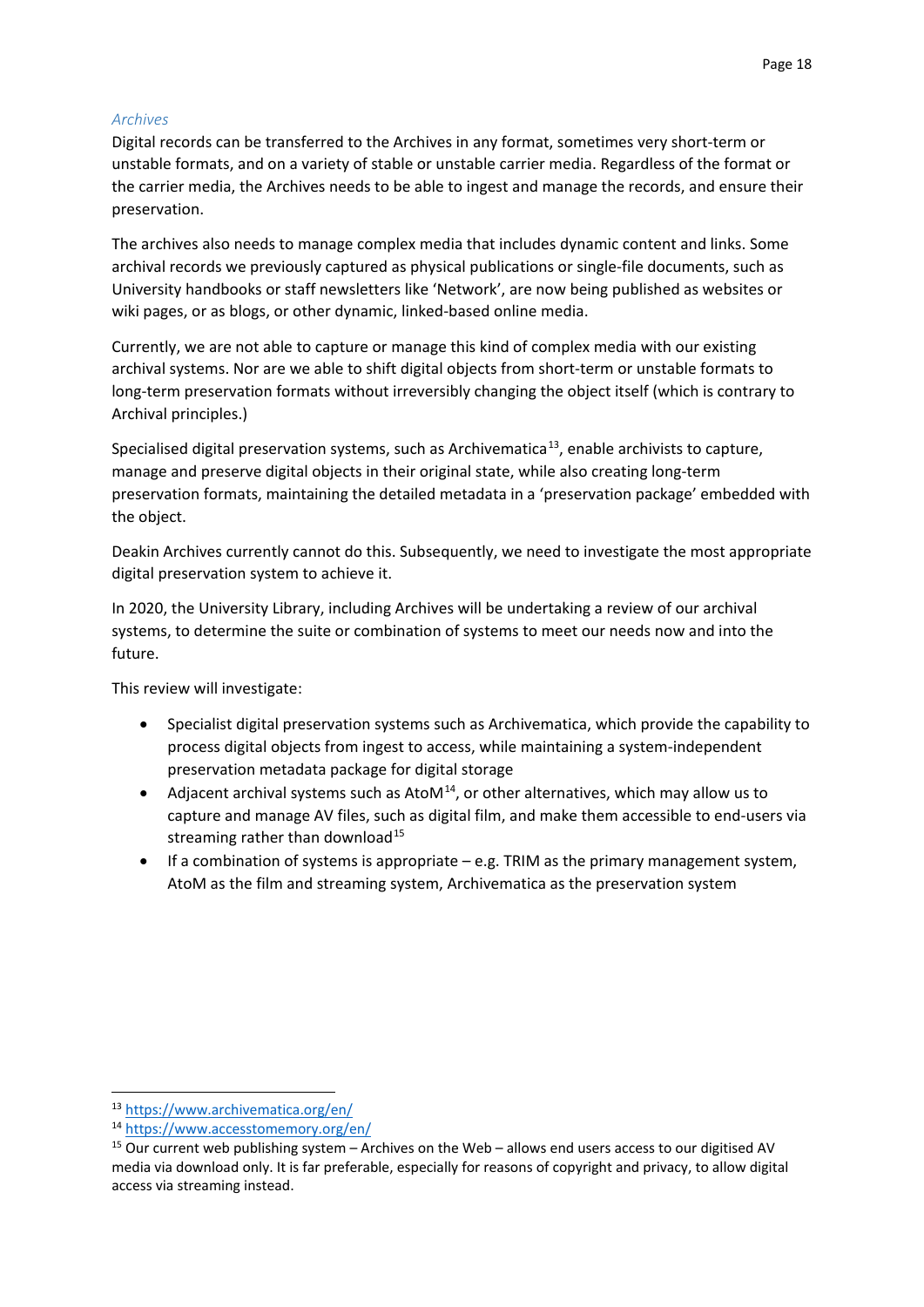# <span id="page-18-0"></span>Non-Archival Long-Term Records

As well as Deakin's archival collections, there are long-term preservation needs for some records held for reasons other than historical or cultural significance. These records are required to be managed long-term for evidential or compliance purposes, or to fulfil the University's legislative requirements, and include:

- Personnel files
- Student records
- Legal files
- Research data
- Research ethics applications

Some of these records need to be retained for 50-100 years, while others, such as significant research data, are required to be kept permanently.

Information & Records Services (IRS), of which Deakin Archives is a part, currently stores long-term temporary records in a hybrid state, with paper records stored in the physical repository at Waterfront, and related digital data held in our central digital repository (Deakin TRIM).

Routine assessments of Deakin's faculties and business units regularly reveal that high risk and high value records requiring long-term preservation, are also being stored across the university in nonappropriate, non-compliant conditions. This includes on shared drives, in Outlook/email inboxes, on computer desktops or USB sticks, or in cupboards and filing cabinets.

Ongoing preservation goals for this kind of information can differ to archival records, and includes:

- Digitisation where appropriate of paper-based records deemed high-risk/high-value, especially where information is not otherwise stored electronically
- Identification of ongoing digital preservation requirements for long-term records, including storage in appropriate, compliant digital repositories
- Migration of digital records requiring long-term retention which are currently held in noncompliant, or digital systems inappropriate for long-term preservation
- Development of policies and procedures to guide digital storage solutions for information and data (e.g. using cloud storage or storing onsite) with a view to preservation needs, security, access and disaster management

# <span id="page-18-1"></span>Recommendations

In 2020, in order to comprehensively manage preservation, following initiatives will be undertaken:

## *Information and Records Services*

Conduct an annual review and report on the Archives physical storage spaces, with associated compliance recommendations

- Develop digitisation plans for key at-risk and high-value archival collections, and highrisk/high-value records collections, including identifying necessary resource investment
- Maintain a full equipment register, including identifying equipment gaps and maintenance requirements
- Undertake a review of high-risk/high-value information and records currently stored in noncompliant, inappropriate digital storage systems elsewhere in the University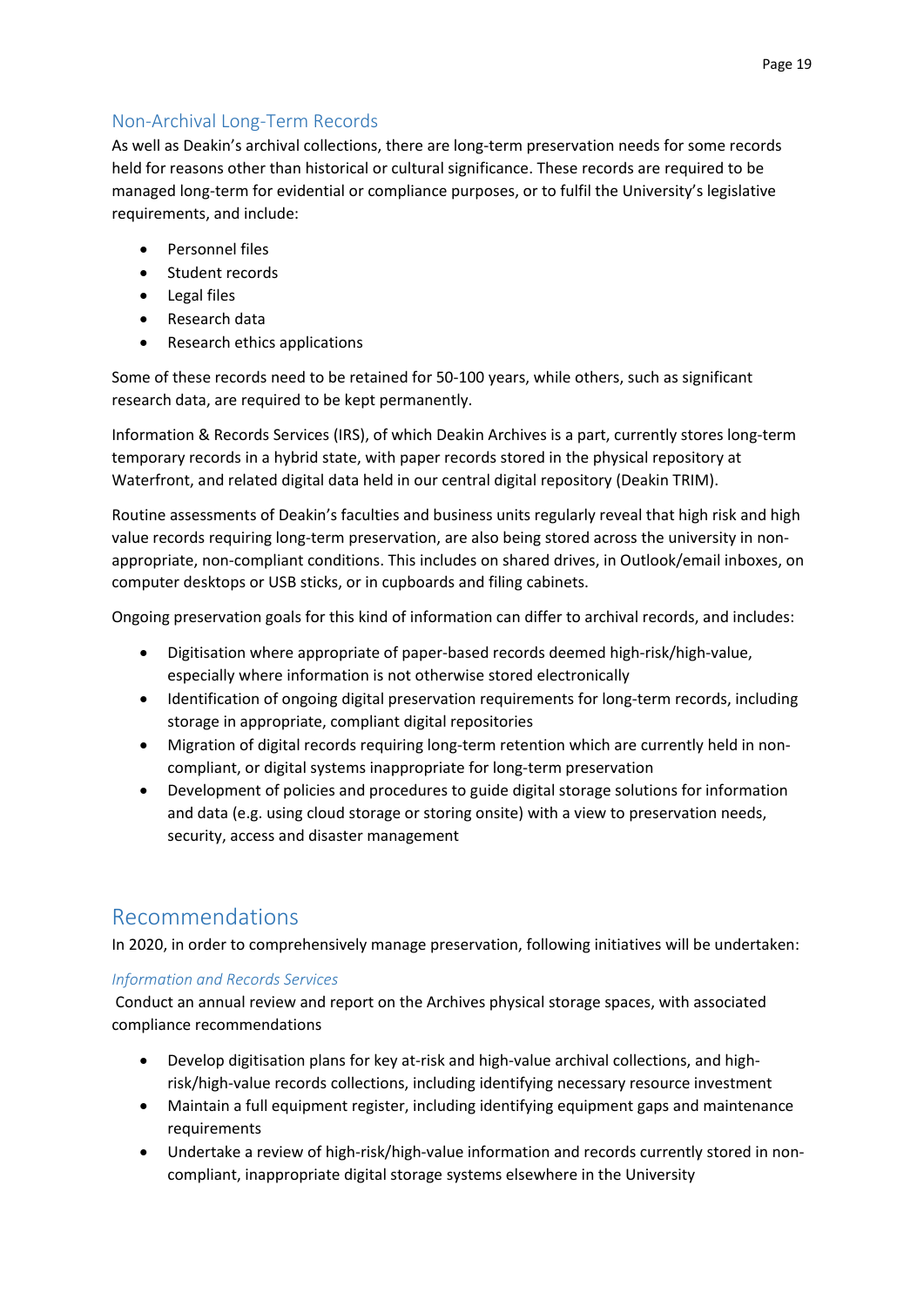### *Library Research Systems*

- Establish a pilot instance of Archivematica and work collaboratively with Archives and other key Library stakeholders to interrogate functionality and outputs
- Continue to work with researchers in the Faculty of Science, Engineering and Built Environment specifically in the area of marine science to develop mechanisms and opportunities to preserve valuable datasets and use this experience to document a case study

### *Combined initiatives*

- Document standards, specifications and guidelines in relation to digitisation, digital preservation, digital storage, and capture of 'born digital' material
- Undertake a review of Archival systems to determine if we have the best suite of systems for our current and future needs
- Review and map the roles and responsibilities of staff across the two areas to ensure staff activities complement each other and there is a clear understanding of expectations and 'who does what' across the two work areas.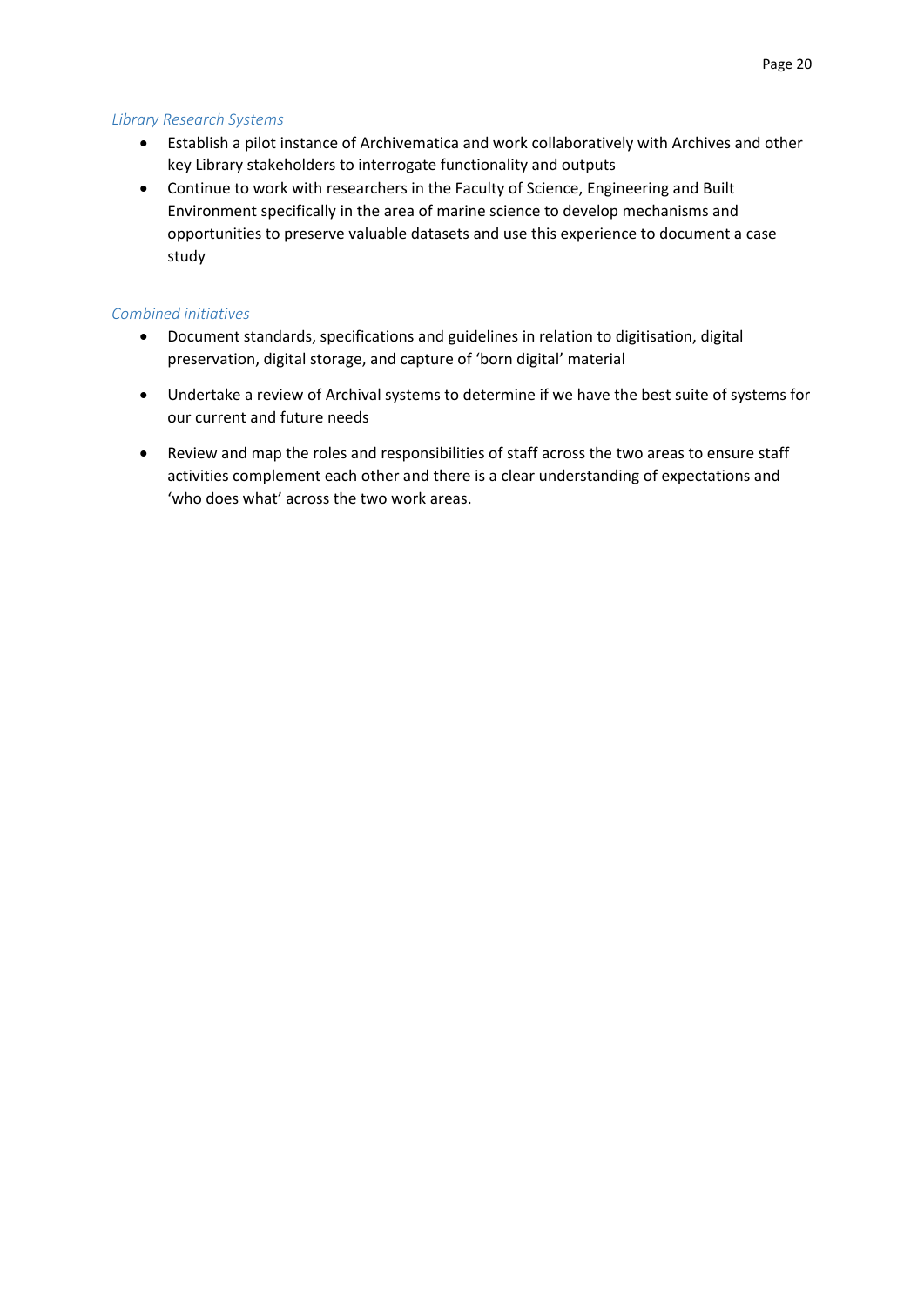# <span id="page-20-0"></span>APPENDICES

# <span id="page-20-1"></span>Appendix One – Industry Standards

## Public Record Office Victoria (PROV)

- PROV Standards Framework[: https://prov.vic.gov.au/recordkeeping-government/about](https://prov.vic.gov.au/recordkeeping-government/about-standards-framework-policies)[standards-framework-policies](https://prov.vic.gov.au/recordkeeping-government/about-standards-framework-policies)
	- o Storage Standard PROS 11/01 [https://prov.vic.gov.au/recordkeeping](https://prov.vic.gov.au/recordkeeping-government/document-library/pros-1101-storage-standard)[government/document-library/pros-1101-storage-standard](https://prov.vic.gov.au/recordkeeping-government/document-library/pros-1101-storage-standard)
	- o Storing and Management State Archives Specification PROS 11/02 S2 [https://prov.vic.gov.au/recordkeeping-government/document-library/pros-1101-s2](https://prov.vic.gov.au/recordkeeping-government/document-library/pros-1101-s2-storing-and-managing-state-archives) [storing-and-managing-state-archives](https://prov.vic.gov.au/recordkeeping-government/document-library/pros-1101-s2-storing-and-managing-state-archives)
	- o Digitisation Standards and Requirements[: https://prov.vic.gov.au/about-us/our](https://prov.vic.gov.au/about-us/our-blog/digitisation-standards-and-requirements)[blog/digitisation-standards-and-requirements](https://prov.vic.gov.au/about-us/our-blog/digitisation-standards-and-requirements)
	- o Digitisation Specification PROS 19/05 S1: [https://prov.vic.gov.au/recordkeeping](https://prov.vic.gov.au/recordkeeping-government/document-library/pros-1905-s1-digitisation-specification)[government/document-library/pros-1905-s1-digitisation-specification](https://prov.vic.gov.au/recordkeeping-government/document-library/pros-1905-s1-digitisation-specification)
	- o Long Term Sustainable Formats Specification PROS 10/05 S3: [https://prov.vic.gov.au/recordkeeping-government/document-library/pros-1905-s3](https://prov.vic.gov.au/recordkeeping-government/document-library/pros-1905-s3-long-term-sustainable-formats-specification) [long-term-sustainable-formats-specification](https://prov.vic.gov.au/recordkeeping-government/document-library/pros-1905-s3-long-term-sustainable-formats-specification)
	- o Minimum Metadata Requirements Specification PROS 10/05 S2: [https://prov.vic.gov.au/recordkeeping-government/document-library/pros-1905-s2](https://prov.vic.gov.au/recordkeeping-government/document-library/pros-1905-s2-minimum-metadata-requirements-specification) [minimum-metadata-requirements-specification](https://prov.vic.gov.au/recordkeeping-government/document-library/pros-1905-s2-minimum-metadata-requirements-specification)

### National Archives of Australia (NAA)

- Storing Information Digital and Physical: [https://www.naa.gov.au/information](https://www.naa.gov.au/information-management/store-and-preserve-information/storing-information)[management/store-and-preserve-information/storing-information](https://www.naa.gov.au/information-management/store-and-preserve-information/storing-information)
	- o Storing Physical Information: [https://www.naa.gov.au/information](https://www.naa.gov.au/information-management/store-and-preserve-information/storing-information)[management/store-and-preserve-information/storing-information](https://www.naa.gov.au/information-management/store-and-preserve-information/storing-information)
	- o Preserving Physical Records: [https://www.naa.gov.au/information](https://www.naa.gov.au/information-management/storing-and-preserving-information/preserving-information)[management/storing-and-preserving-information/preserving-information](https://www.naa.gov.au/information-management/storing-and-preserving-information/preserving-information)
	- o Standard for the Physical Storage of Commonwealth Records: [https://www.naa.gov.au/sites/default/files/2019-09/standard-for-the-physical](https://www.naa.gov.au/sites/default/files/2019-09/standard-for-the-physical-storage-of-commonwealth-records_1.pdf)[storage-of-commonwealth-records\\_1.pdf](https://www.naa.gov.au/sites/default/files/2019-09/standard-for-the-physical-storage-of-commonwealth-records_1.pdf)
	- o Storing Digital Information [https://www.naa.gov.au/information-management/store](https://www.naa.gov.au/information-management/store-and-preserve-information/storing-information)[and-preserve-information/storing-information](https://www.naa.gov.au/information-management/store-and-preserve-information/storing-information)
	- o Preservation Digitisation Standards: [https://www.naa.gov.au/about-us/our](https://www.naa.gov.au/about-us/our-organisation/accountability-and-reporting/archival-policy-and-planning/preservation-digitisation-standards)[organisation/accountability-and-reporting/archival-policy-and-planning/preservation](https://www.naa.gov.au/about-us/our-organisation/accountability-and-reporting/archival-policy-and-planning/preservation-digitisation-standards)[digitisation-standards](https://www.naa.gov.au/about-us/our-organisation/accountability-and-reporting/archival-policy-and-planning/preservation-digitisation-standards)

## National Library of Australia (NLA)

• Image Capture Standards <https://www.nla.gov.au/standards/image-capture>

## National Sound and Film Archive (NSFA)

- NSFA Preservation[: https://www.nfsa.gov.au/preservation](https://www.nfsa.gov.au/preservation)
- Technical Guide:<https://www.nfsa.gov.au/preservation/guide>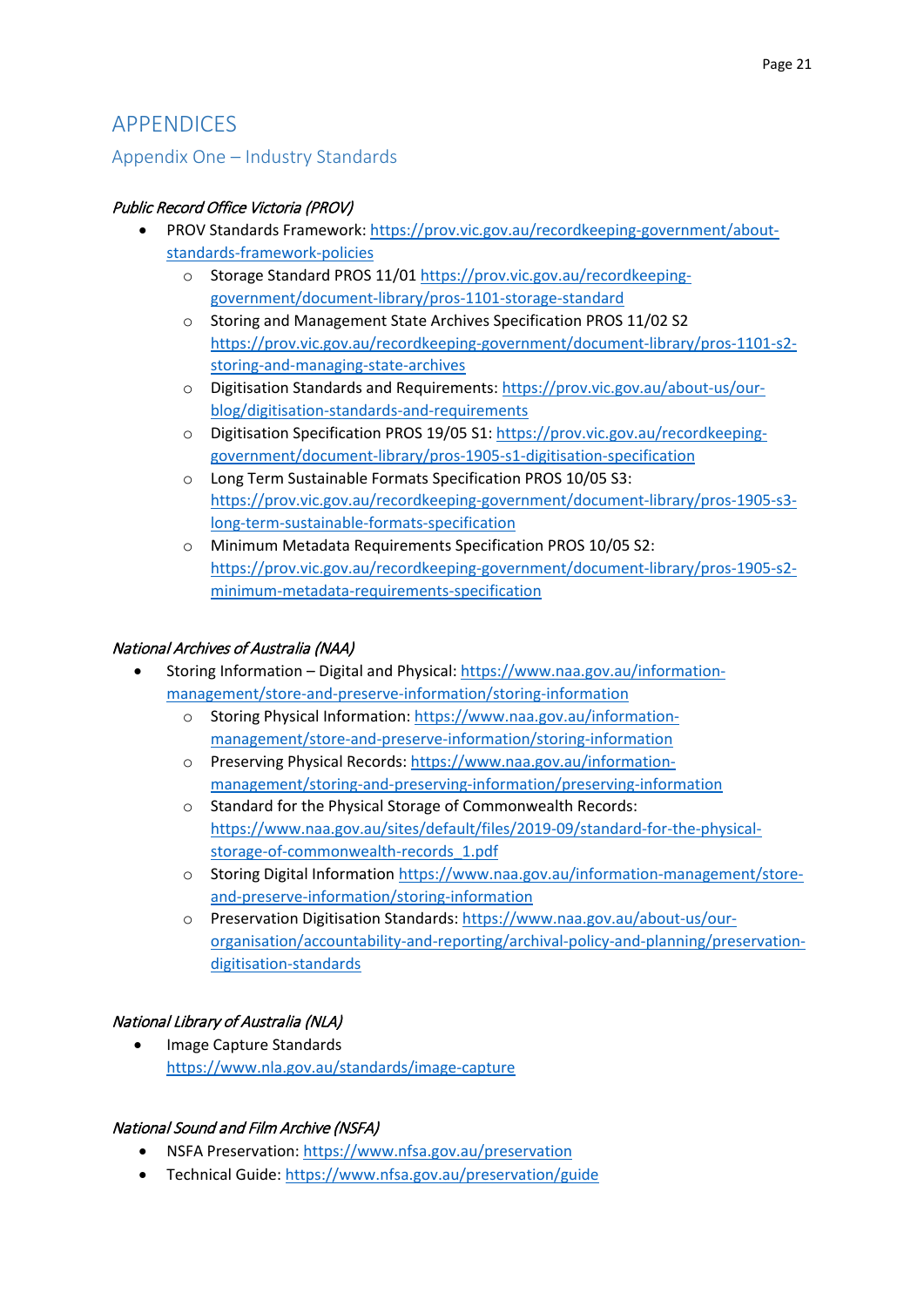## NSW State Archives and Records

• Sustainable File Formats: [https://www.records.nsw.gov.au/recordkeeping/sustainable](https://www.records.nsw.gov.au/recordkeeping/sustainable-file-formats)[file-formats](https://www.records.nsw.gov.au/recordkeeping/sustainable-file-formats)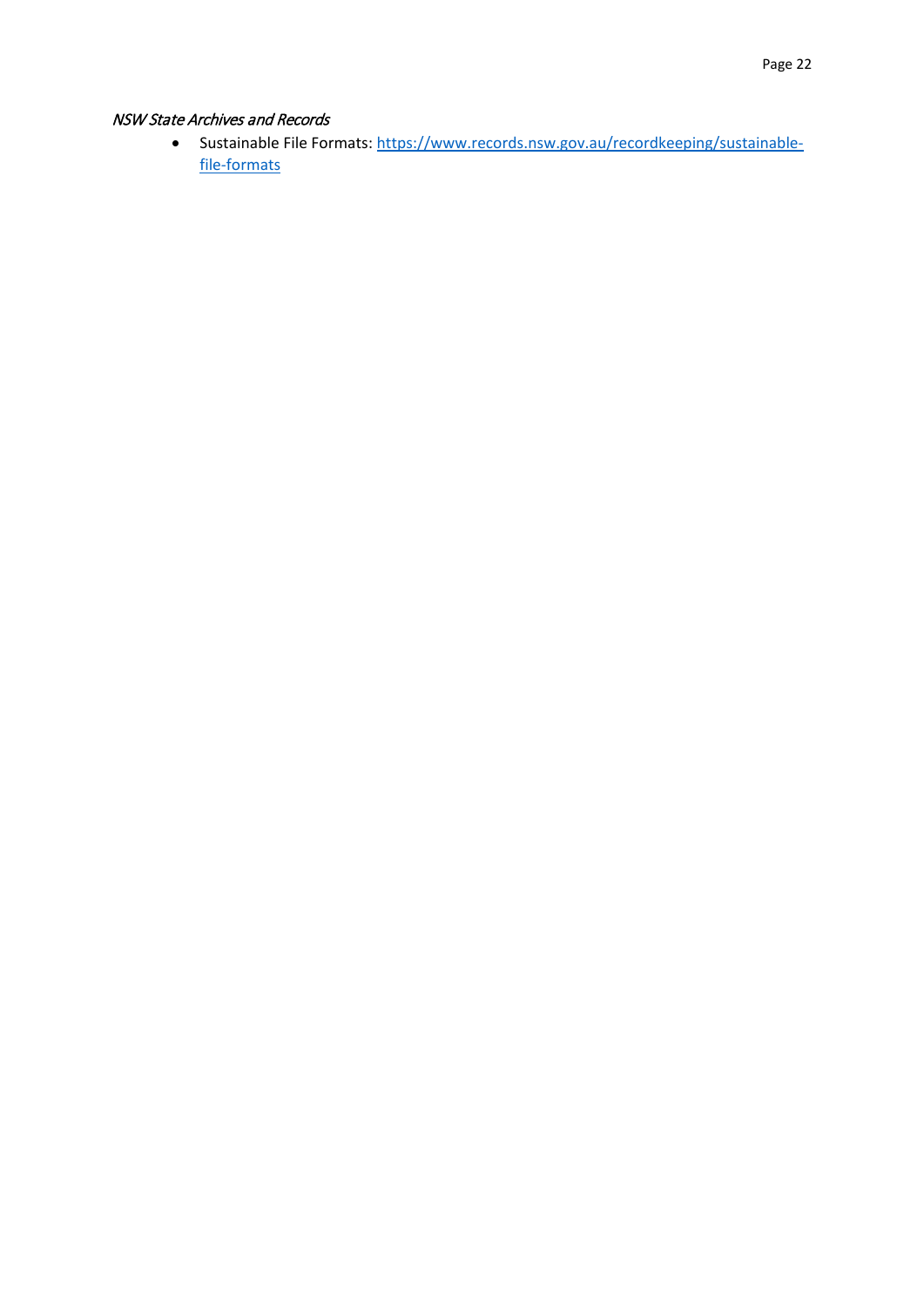# <span id="page-22-0"></span>Appendix Two – The Audio Visual Collections

Deakin's AV Collections have been identified as a high priority for digitisation, due to their being:

- Extensive, including several dozen different AV formats
- Valuable, documenting Deakin's focus on early distance-education and commitment to equality in education
- At risk due to deterioration of the carrier media and obsolescence of the equipment needed for access

In 2019, work began on the Deakin AV and the Deakin-Rusden AV collections, focusing on listing and cataloguing the collections in order to understand exactly what we hold, what condition the individual items are in, and to make them searchable via publication of that listing on our Archives web search.

The items went through an initial triage, identifying those which were instantly recognised as valuable, those considered possibly valuable, and those which could be assessed later. Identification where possible of film or tape stock was part of the process, as some stocks last longer than others and this is a factor in deterioration risk.

It was recognised that capture of items on tape can be undertaken in a straight-forward manner inhouse at Deakin. Film based items, however, such as reel-to-reel or U-matic formats, often need "baking" first (which the Archives only has the capacity to do for small items and on a small scale) and require specialist handling. Digitisation for such formats is often best to outsource, but is likewise also expensive.

A Preservation Project Plan for the AV Collections, from ingest through to preservation, was drafted by the University Archivist in early 2019 and can be seen in **Appendix Three**.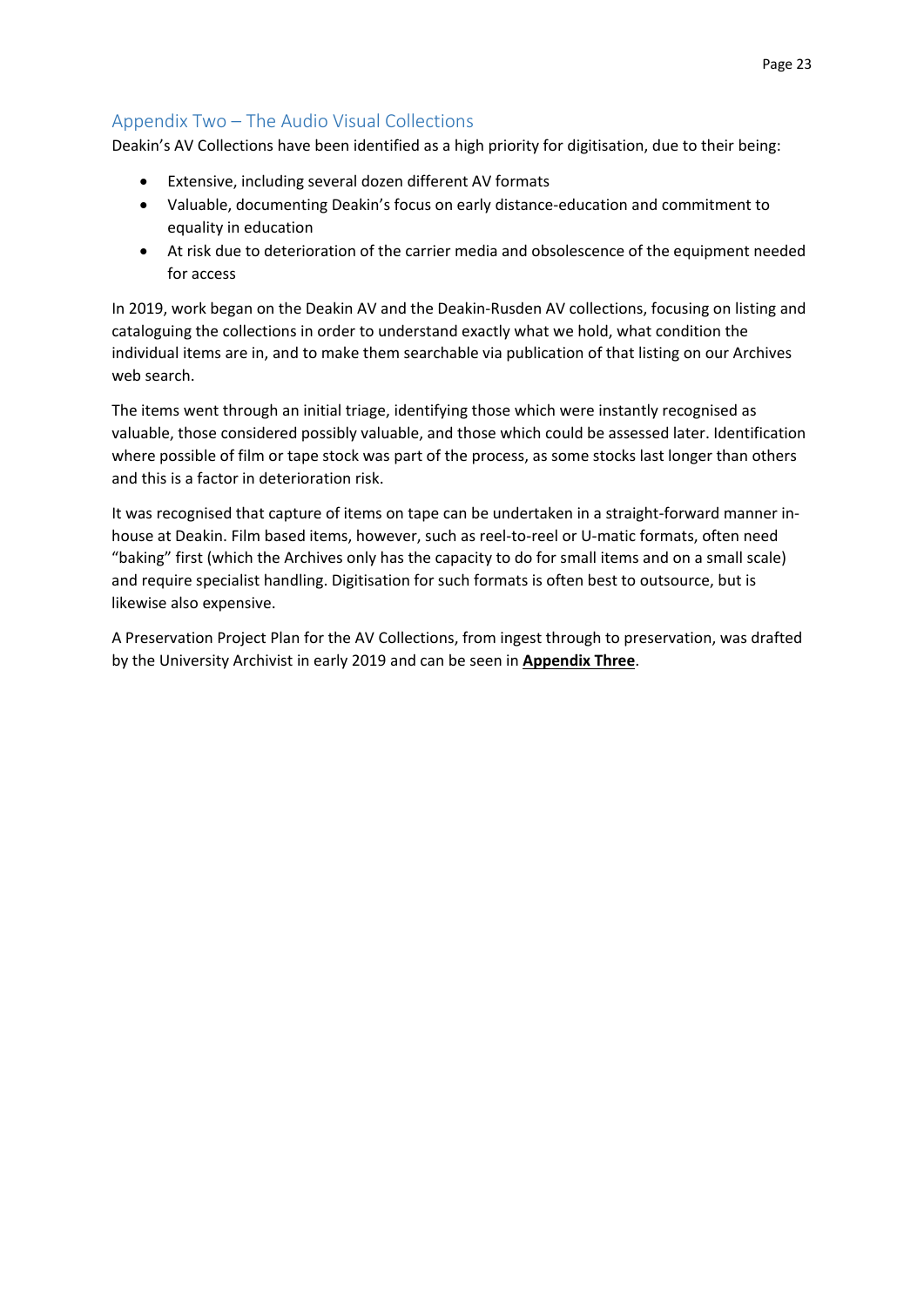# <span id="page-23-0"></span>Appendix Three – AV Preservation Project 2019

# *Antony Catrice, University Archivist April 2019*

This document<sup>[16](#page-23-1)</sup> outlines a plan for the preservation and digitisation of Deakin's AV collections as currently maintained by the University Archives. It outlines ingest of items and collections into the new CP12 Archive, a purpose built facility for storage of fragile or at risk archival items, and the most appropriate space for the storage, preservation and digitisation of Deakin's AV collections.

Deakin Archive's Audio Visual collections consist of two major collections:

- Deakin University Audio Visual Archive Collection
- Deakin-Rusden Film, Television and Animation Archive

Other AV collections the Archives hold include material created by various individuals, schools and departments of or associated with the university or its antecedents for promotional or teaching purposes.

## *Deakin University Audio Visual Archive Collection*

The Deakin University Audio Visual Archive Collection includes over 300 boxes of audio visual material. Many of the items were created to document significant events and promote the university, its courses and programs.

There also exists a large and significant collection of course material created for off-campus or distance education, often from the 1970s when this was a developing strength of Deakin University and reflected the university ethos of open education.

Material was produced by various technical and media departments from Deakin and its antecedents including the:

- Audio Visual Unit
- Curriculum Development Centre
- Deakin Video Production
- Educational Media Services
- Knowledge Media Division
- Learning Futures
- Media Unit
- Open Campus Program
- Teaching Services Unit.

Many items are highly significant to Deakin University, as well as of state or national importance. This has been recognised by the ADI who in 2018 undertook a project archiving some of the curriculum development work done in the 1980s-1990s by Deakin scholars such as David Turnbull, Helen Verran, David Wade Chambers and Max Charlesworth.[17](#page-23-2)

Beyond Deakin, the collection is largely unknown, but it could and should be of greater national significance.

<span id="page-23-1"></span><sup>&</sup>lt;sup>16</sup> The master copy of this project paper is held in TRIM, ref: D2019/23564

<span id="page-23-2"></span><sup>17</sup> <http://stsinfrastructures.org/content/sts-deakin-university>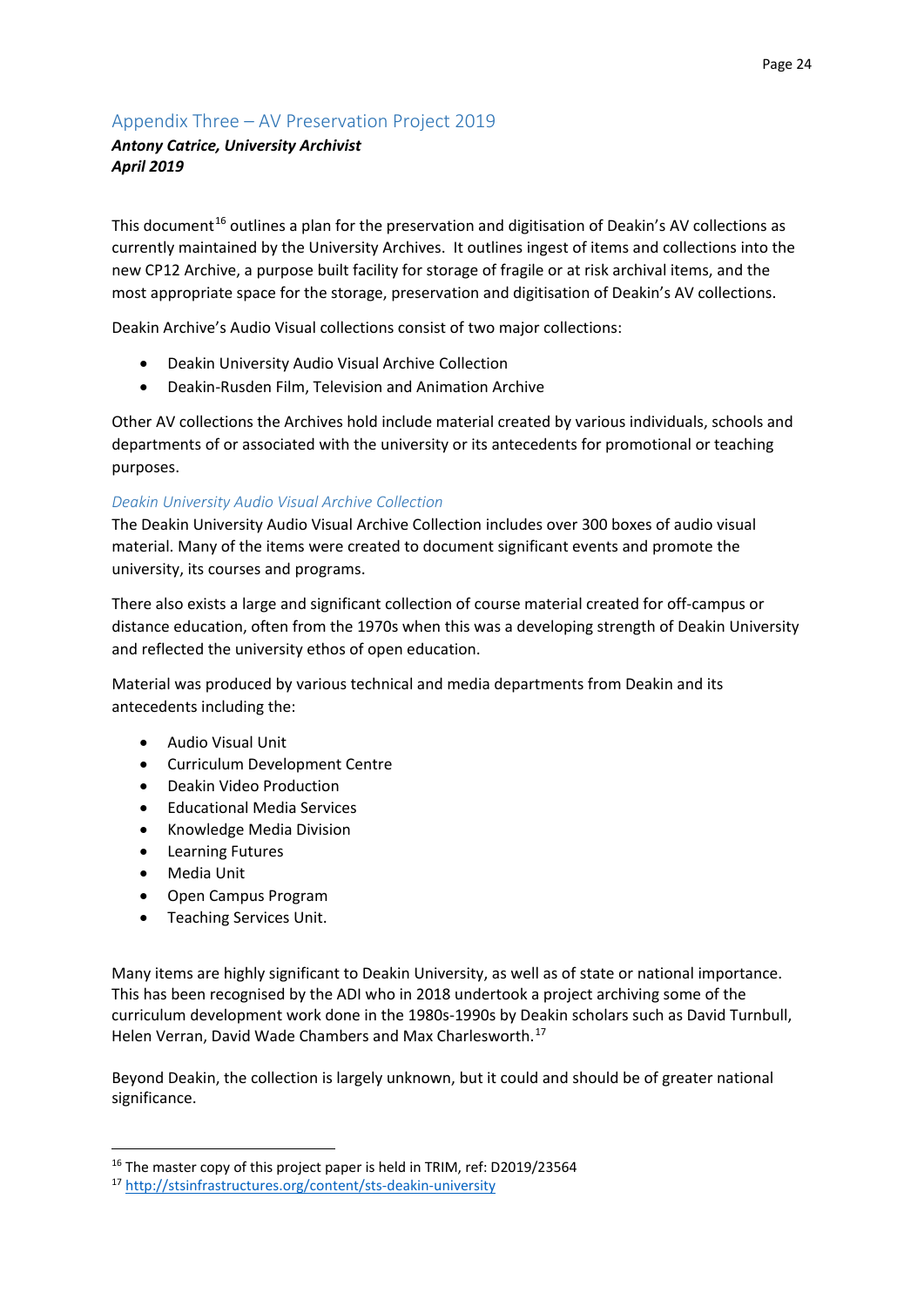Some records identified as of significant interest include:

- Original coverage of Deakin University official and cultural events from the 1970s
- Audio and video Interviews with, or speeches by, politicians, artists and other significant persons, including prominent Deakin academics
- Distance learning materials from early off-campus audio cassette tapes through to CD-ROMs heralding the dawn of online course delivery
- Promotional audio and videotapes about the University or its component parts
- Potentially significant off-air recordings from the ABC and elsewhere

## *The Deakin-Rusden, Film, Television and Animation Archive*

The Deakin-Rusden Archive includes a physical collection of celluloid film (mainly 16mm), video and audio tapes, as well as a collection of digital media files. Most items are films made by students, with some film made by staff or individuals and groups associated with Deakin and its antecedents.

The material dates back to the 1960s and includes work from Monash Teacher's College, Rusden College, Victoria College and Deakin University. Production became fully digital in the 2000s, so most physical items date from the 1970s to 2000s.

Items include the only known copies of films that have been screened internationally, and projects produced with federal and state grants and/or sponsored by government, non-government organisations and the private sector. Many of the student films are works by filmmakers who have gone on to become industry leaders.

This collection is managed by Deakin Archives in conjunction with SCCA Project Coordinator and content expert, John Cumming.

### **HISTORY**

- 2019 (February) Physical transfer of collection to CP12
- 2018 Building of CP12 storage facility at Elgar Rd
- 2017 Researching & planning collection establishment and storage
- 2016 Initial discussions between FTA (John Cumming) and IRS (Antony Catrice & David Tredinnick)
- 2016 Temporary relocation of the collection
- 2016 WIFT IWD Waterfront and Channel 31
- 2015-16 checking and labelling of all boxed items, some re boxing
- 2015 WIFT/Deakin screening/seminar at Deakin Edge
- 2015 Preliminary catalogue of nearly 400 student works by women
- 2013 Lodgement of David King's 1975 Deakin Waurn Ponds film with Deakin Archives
- 2003 (?) Collection moved from Deakin Rusden Campus to Building P, Burwood.

### *Stages*

The AV Preservation Project can be broken down into 4 stages:

- 1. Ingest
- 2. metadata creation
- 3. preservation
- 4. digitisation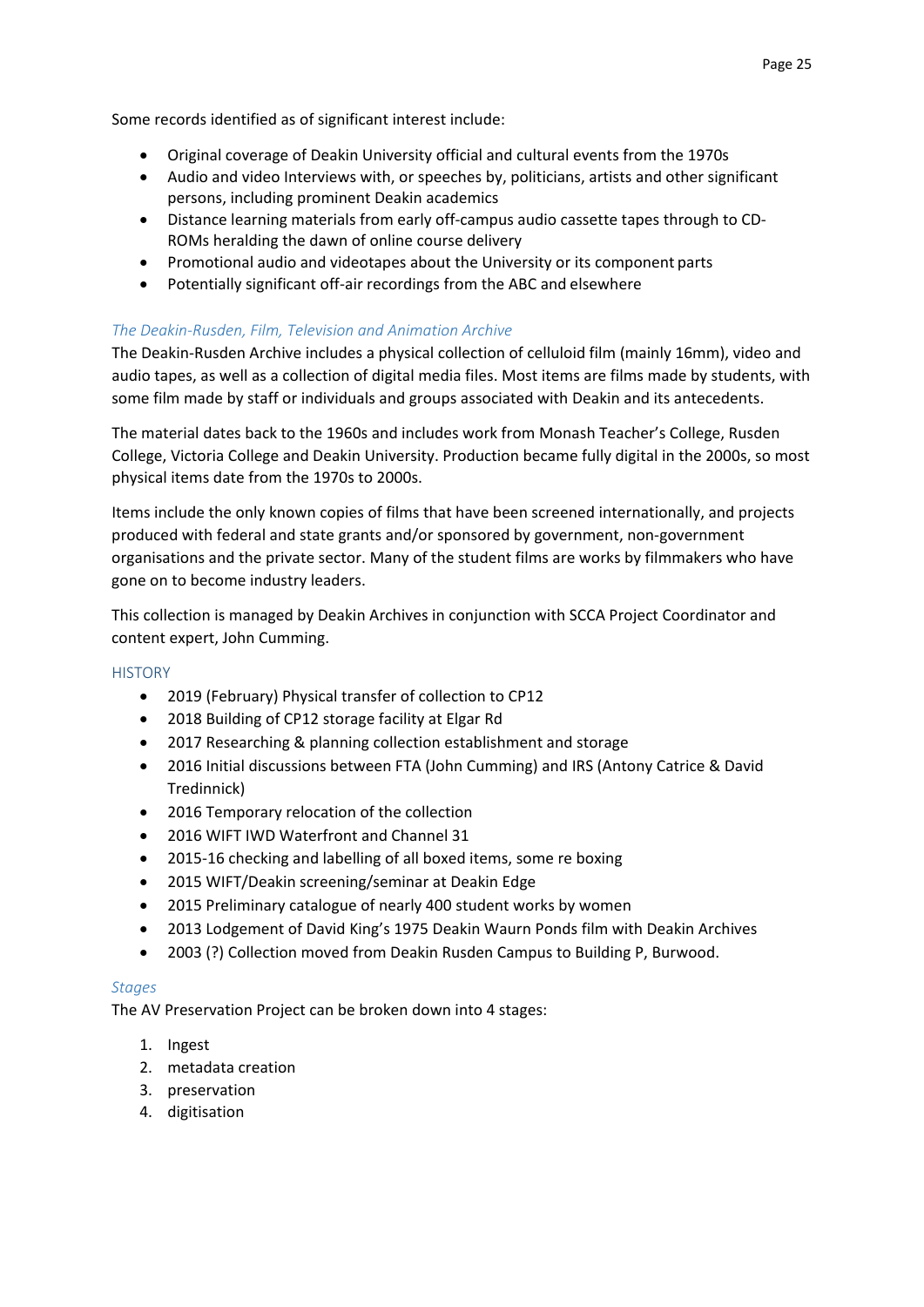#### Ingest

Ingest of all AV items into the new, purpose-built Archives Repository at the Burwood Campus ("CP12") was completed in February 2019.

This included the ~300 boxes of Deakin AV material already held by Deakin Archives, and then the additional Deakin-Rusden, Film, Television and Animation Archive, which was delivered mid-February.

All items were organised and shelved immediately upon ingest, including removing items from boxes and placing them on shelves.

### Metadata Creation and Management

Some small collections at Burwood are already fully described, however most have only limited description or are not listed at all.

In 2019, the largest collection (~300 boxes), was listed and described, and organised on the shelves by media type. There was no order to the material that needed to be maintained from the boxes they were delivered and previous stored in.

Organising by media type allows the Archive to separate the VHS from the U-matic from the Reel-to-Reel, enabling efficiency in space utilisation and preservation activities. It allows for isolating at risk media types (some film stocks deteriorate much faster than others), in order to be prioritised for digitisation.

Metadata from the physical items (i.e. labels on boxes, what is written on the items themselves) was captured, created and listed in their 2019 AV Listing Project.

The Deakin-Rusden, Film, Television and Animation Archive is mostly unlisted and will require full listing on a spreadsheet, with metadata captured where possible at the time of listing. This will be a focus of Archives project work in late 2019 and into 2020.

It is proposed:

- All items from both major collections are listed on spreadsheets, capturing all appropriate metadata
- Series are created in TRIM (our archival management system) as required
- Where appropriate, sub-collections should be identified and broken down further into smaller series, based on provenance and purpose (this can only be determined once the material is completely identified)
- The spreadsheets are attached to the Series Records in TRIM, establishing a broad level of management and control of the collections
- Individual item records should then be created in TRIM, with a form populated for each item, creating a 'stub' attached to the Series record
- As digitisation occurs, the digitised copies of each item can then be attached to the 'stub' item records, making it available via Archives on the Web
- The Archives team should work with the Systems team to automate as much TRIM work as possible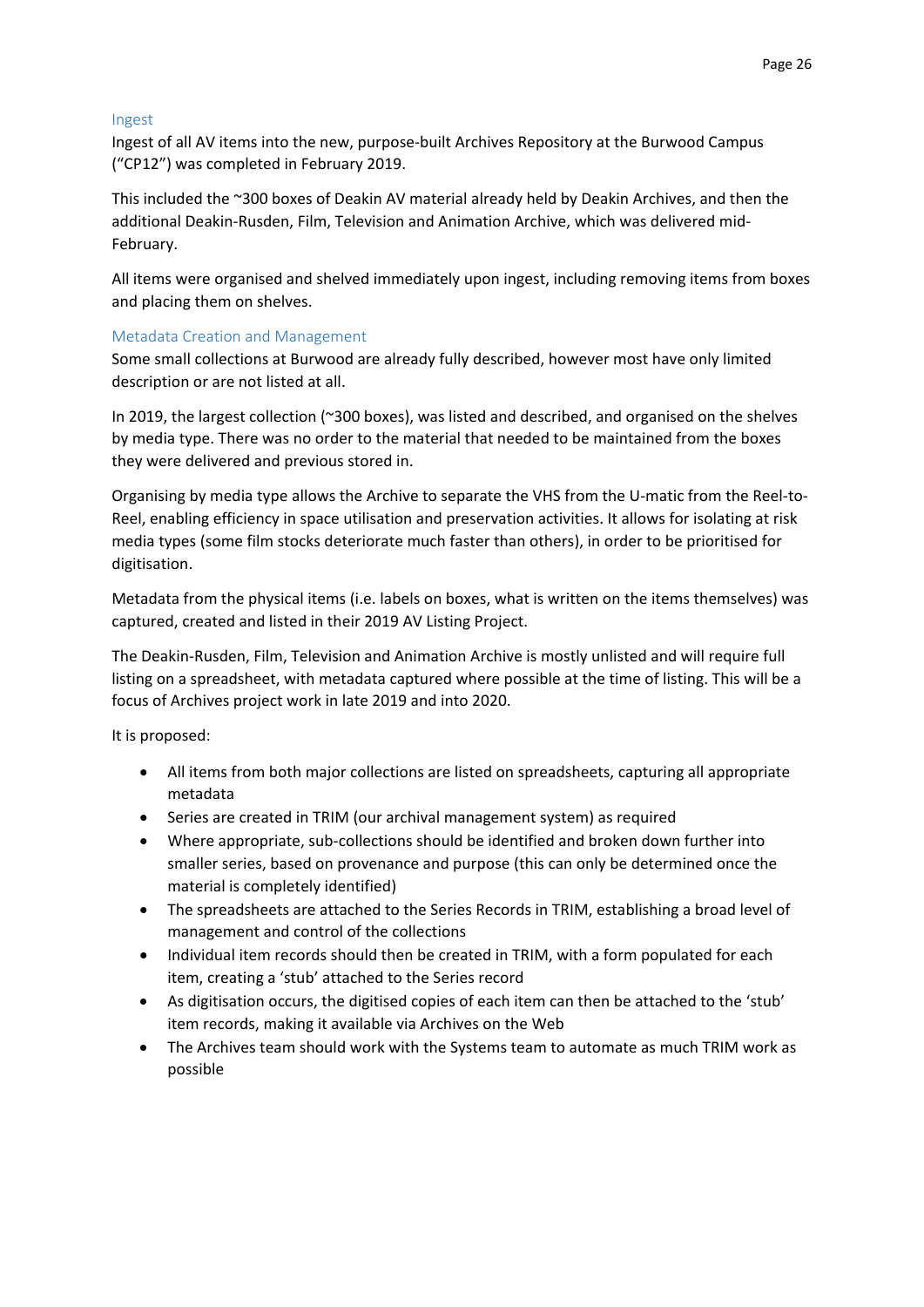### Physical Preservation

Nearly all the AV material is contained in its original housing. This is suitable for preservation. By preference, items should also be housed on open shelves rather than placing them in boxes on shelves. However, some items without suitable housing will need to be re-boxed.

Ventilation holes should be cut into the metal and plastic film cans where required to prevent mould, and build-up of gases. Humidity levels in the repository should be kept to 30% to further minimise the problem of mould.

A process of testing priority celluloid items for film-based deterioration needs to be undertaken, using appropriate materials, such as "A-D Strips".[18](#page-26-0)

This process would include the following steps:

- Data to be captured in a spreadsheet in the first instance
- A-D strips put into film cans, with a spreadsheet entry on the initial condition
- An A-D strip reading of 1.5 deterioration is acceptable
- Any cans which return a reading of 2 and 3 need to be isolated immediately
- All at risk "A" items need immediate refrigeration
- The worst condition items should be frozen
- Silica gel should be put into each can to reduce moisture and lower deterioration risk

### Digitisation

In-house digitisation can occur where the Archives has the equipment and expertise, and it is more cost-effective to do in-house than to outsource. Workflows have been established, which include formal technical process, format specifications, copyright checks and quality checking (checksums).

The Archives has a series of old player and equipment, often of now-redundant technology, which is difficult to source and repair. These include VHS, U-Matic and reel to reel audio players. The SCCA also has a collection of similar players, including players for Mini-DV tapes. Both the archives and SCCA have digital converters to digitise analogue into correct preservation files.

The Archives also has a dehydrator oven to 'bake' films – a process which enables the loosening of emulsion on the tapes prior to digitisation.

If larger-scale digitisation is required (i.e. in bulk) or for specialist items the Archives does not have the equipment or expertise to handle, outsourcing of digitisation should be considered. External digitisation organisations we have contacts within include:

- DamSmart
- ACMI

Specifications for digitisation should be established and where possible this should be in keeping with preservation standards based on National Archives of Australia and Public Records Office of Victoria guidelines.

*Digitisation Standards have been documented in Appendix Six.*

<span id="page-26-0"></span> <sup>18</sup> <https://store.imagepermanenceinstitute.org/media-preservation/d-strips>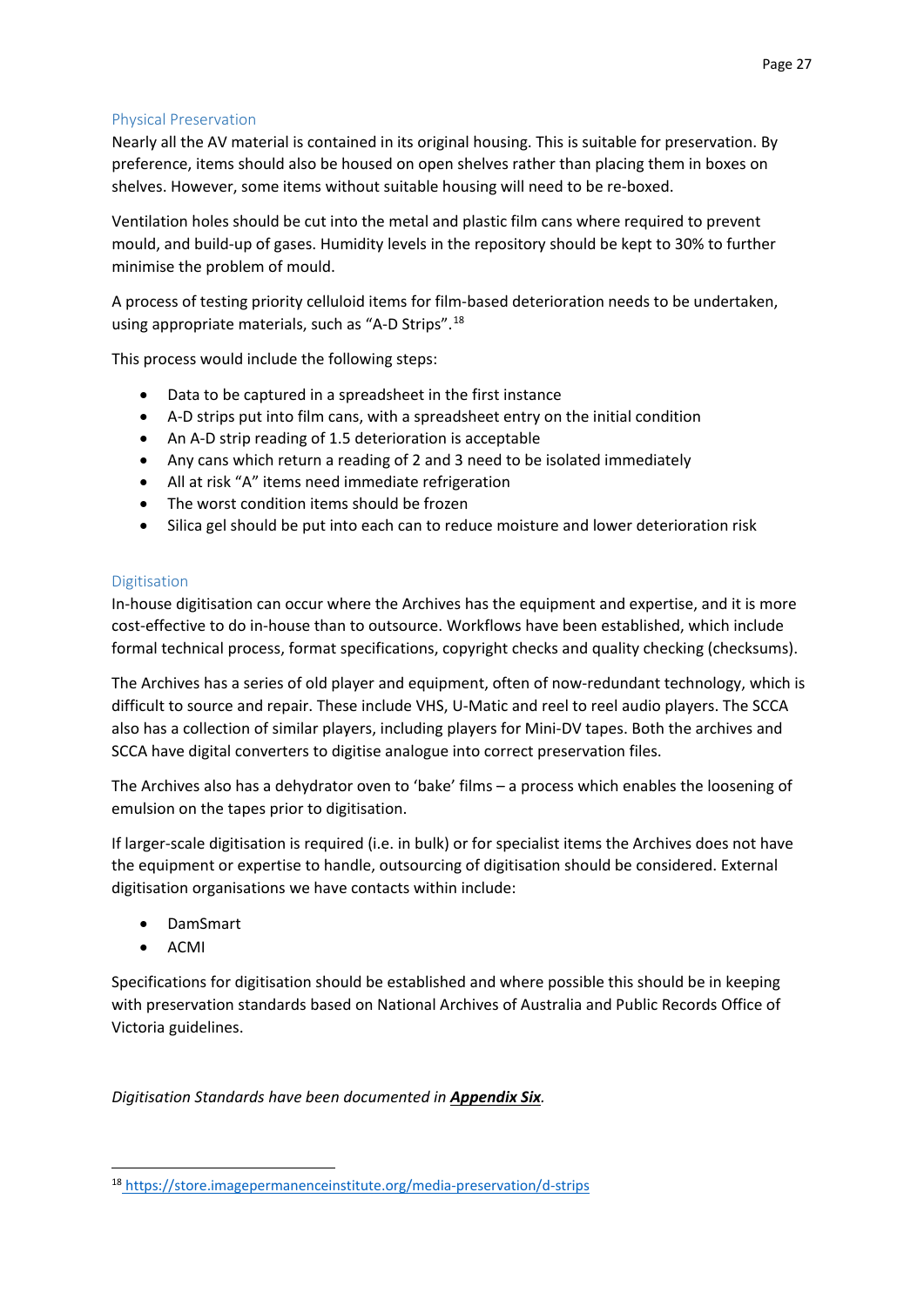# <span id="page-27-0"></span>Appendix Four – The Marine Mapping Tapes

In 2019, a project to digitise a collection of Marine Mapping tapes was commenced and has provided a 'test case' for the digitisation outsourcing of a complex, shared collection of research data that both needs to be published via Deakin's Research Platforms, and preserved in the Archives. The digitisation was outsourced to a specialist provider, DamSmart.

The Marine Tapes are a unique research collection of marine data/ocean bed mapping in a video format that cannot be replicated. Deakin Archives holds the original carrier media, which are a series of tapes in a proprietary format which can only be played on obsolete, proprietary equipment that is no longer available. As valuable research data with a potentially broad interest, it is a shared collection that needs to be published and promoted via Deakin's research systems, such as Digital Research Online.

The project was a collaboration between Deakin Archives and the Library Research Systems team. It involved careful consideration of metadata capture, digitisation specifications, handling of original objects, migration of digital files and the management of a collaborative process, with the learnings informing much of this Preservation Plan.

An example of the developed for workflow for the Marine Tapes

Marine tapes:

- Files digitised in AVI and HQ MP4 formats by damSmart
- Original physical items returned to Deakin Archives and stored in the Burwood AV Repository
- A full-sized digital preservation copy in .AVI format delivered to Deakin Archives, to be stored in our digital archives
- A full-sized digital preservation copy in .AVI format copied to Research Data Store (no bagging or check summing)
- LQ MP4 copies generated in LRS; these will be loaded to DRO record

Marine DVDs:

- Files copied as ISOs (i.e. an exact replica of the files on the DVD)
- MP4s to be generated for dissemination purposes (not yet done, awaiting finalisation of privacy issue)

There have been a number of challenges in retrospectively digitising and describing this content including lack of available metadata. This has meant that much of the workload associated with the project has been about reviewing the content in its digital format and using a combination of field and metadata expertise to facilitate accurate description.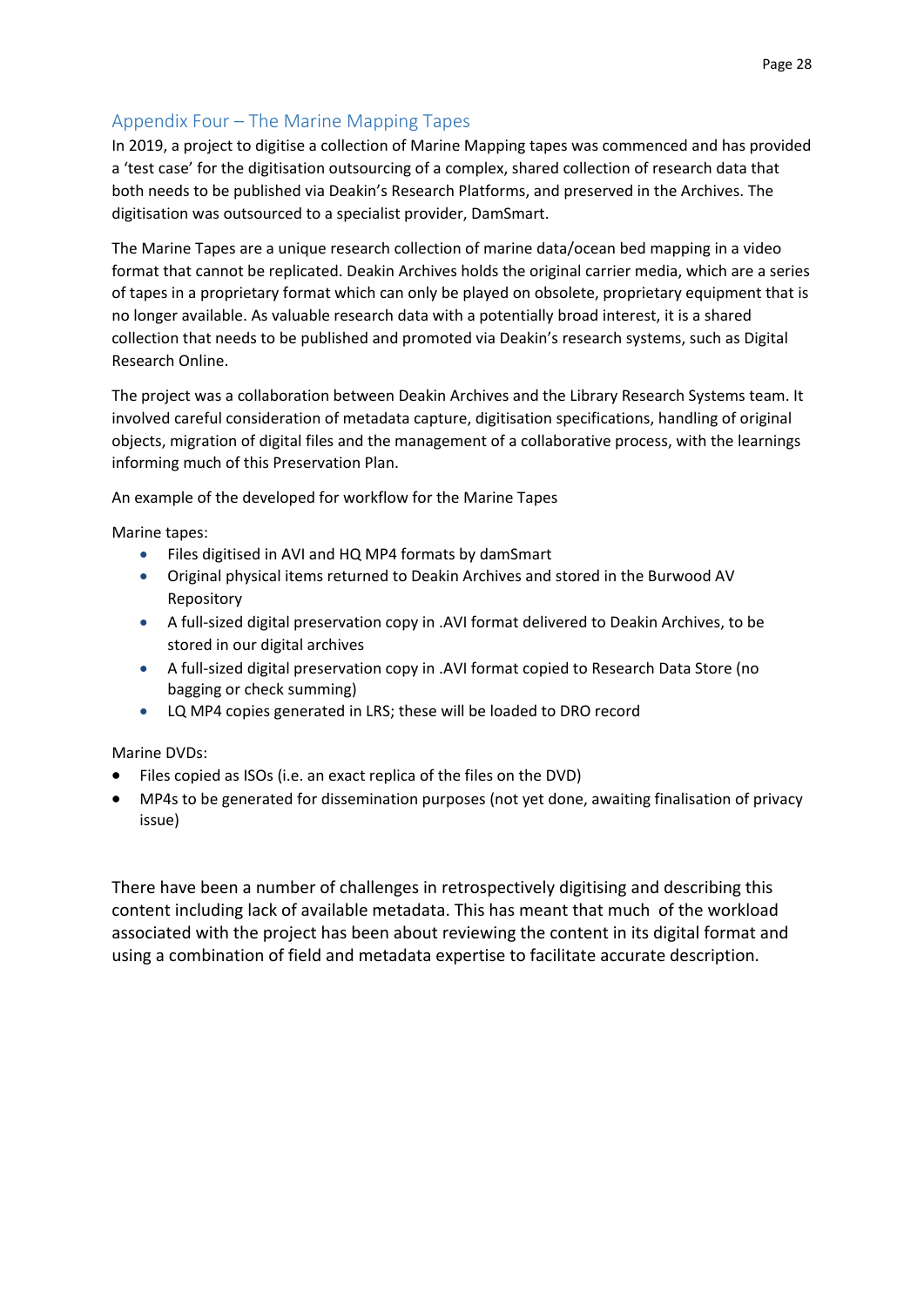# **Marine Tapes Project**

File location and access

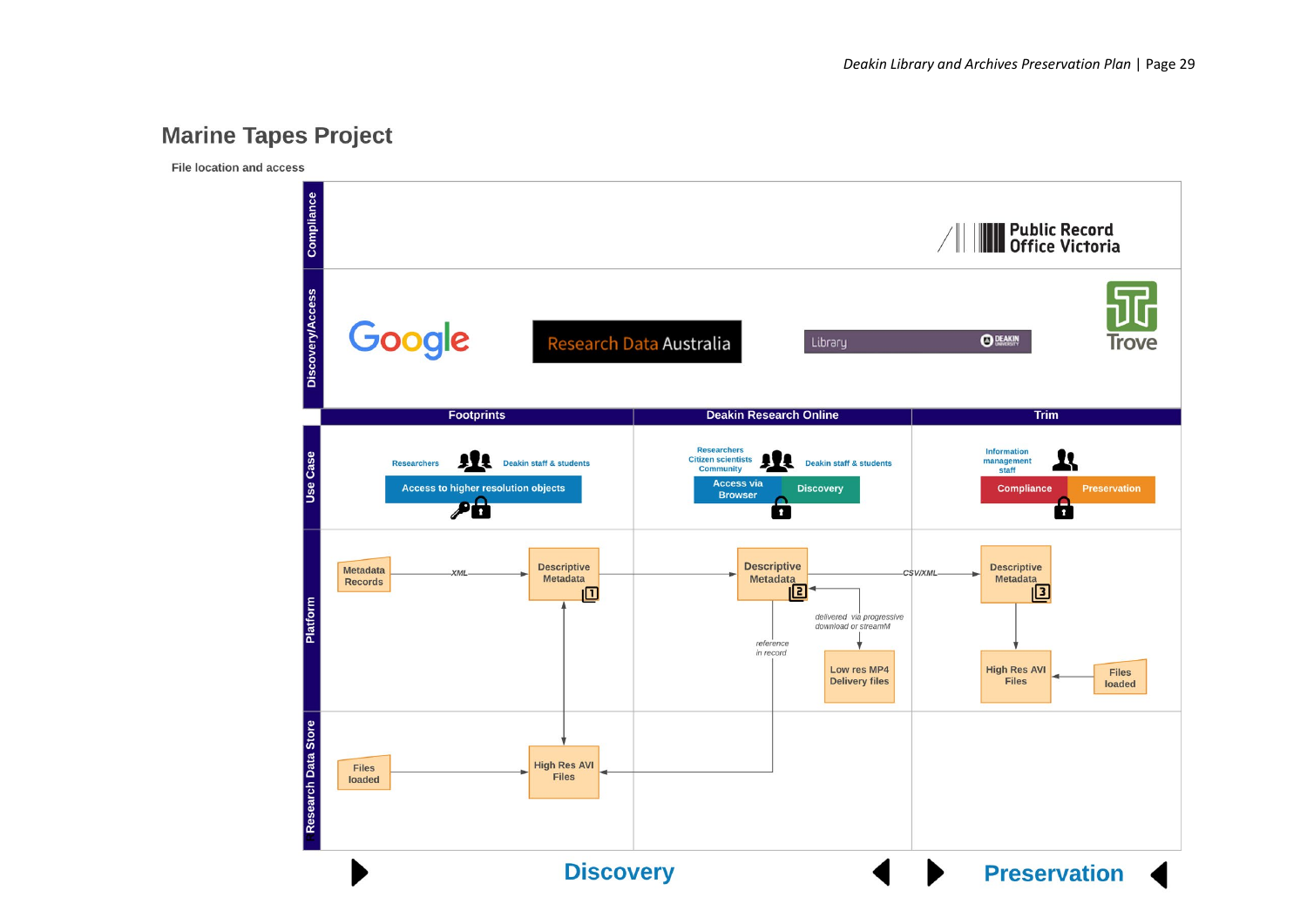# Appendix Five – Equipment Register

The master copy of the below register, which will be kept updated, is stored in TRIM, at: D2019/23307

<span id="page-29-0"></span>

| Equipment                                  | How<br>many?   | <b>Category</b> | <b>Detail</b>                                                                                                | <b>Maintenance Notes</b>                                                                                                                                             | <b>Location</b> |
|--------------------------------------------|----------------|-----------------|--------------------------------------------------------------------------------------------------------------|----------------------------------------------------------------------------------------------------------------------------------------------------------------------|-----------------|
| U-matic player                             | 1              | Players         | U-matic tapes, AV Collection                                                                                 | Needs servicing<br>F&TV have two U-matic players they've<br>offered to lend the Archives. Plan to<br>identify best player of all three, and get<br>that one serviced | Burwood         |
| VHS players                                | $\overline{7}$ | Players         | <b>VHS Tapes, AV Collection</b>                                                                              | Burwood &<br>All working, but with varying quality.<br>General maintenance required, e.g.<br>Waterfront<br>head cleaning. Can be done in-house                       |                 |
| Betamax<br>players                         | $\overline{2}$ | Players         | Betamax tape, AV Collection                                                                                  | Believed to work, but currently untested                                                                                                                             | Burwood         |
| Sony<br>Videocorder                        | $\mathbf{1}$   | Players         | Player/Recorder                                                                                              | Working, but of limited use                                                                                                                                          | Burwood         |
| Reel to Reel<br>audio player               | $\mathbf{1}$   | Players         | TEAC A-3440 Multitrack, 4 track, 1/4 inch tape<br>format with DBX noise reduction unit and mixing<br>console | Working, requires leader spools.                                                                                                                                     | Burwood         |
| Reel to Reel<br>audio player               | $\mathbf{1}$   | Players         | TASCAM 38 Multitrack. 8-track, Half inch tape<br>format                                                      | Working, but requires belt replacement,<br>replacement belt purchased.                                                                                               | Burwood         |
| Phillips 4 track<br>reel to reel<br>player | $\mathbf{1}$   | Players         |                                                                                                              | Untested                                                                                                                                                             | Burwood         |
| Micro Cassette<br>Recorder                 | $\mathbf{1}$   | Players         |                                                                                                              | Working                                                                                                                                                              | Burwood         |
| DAT Player                                 | $\overline{2}$ | Players         | <b>TASCAM Digital Audio Player</b>                                                                           | Working and recently serviced.<br>F&TV have offered another should we<br>need it                                                                                     | Burwood         |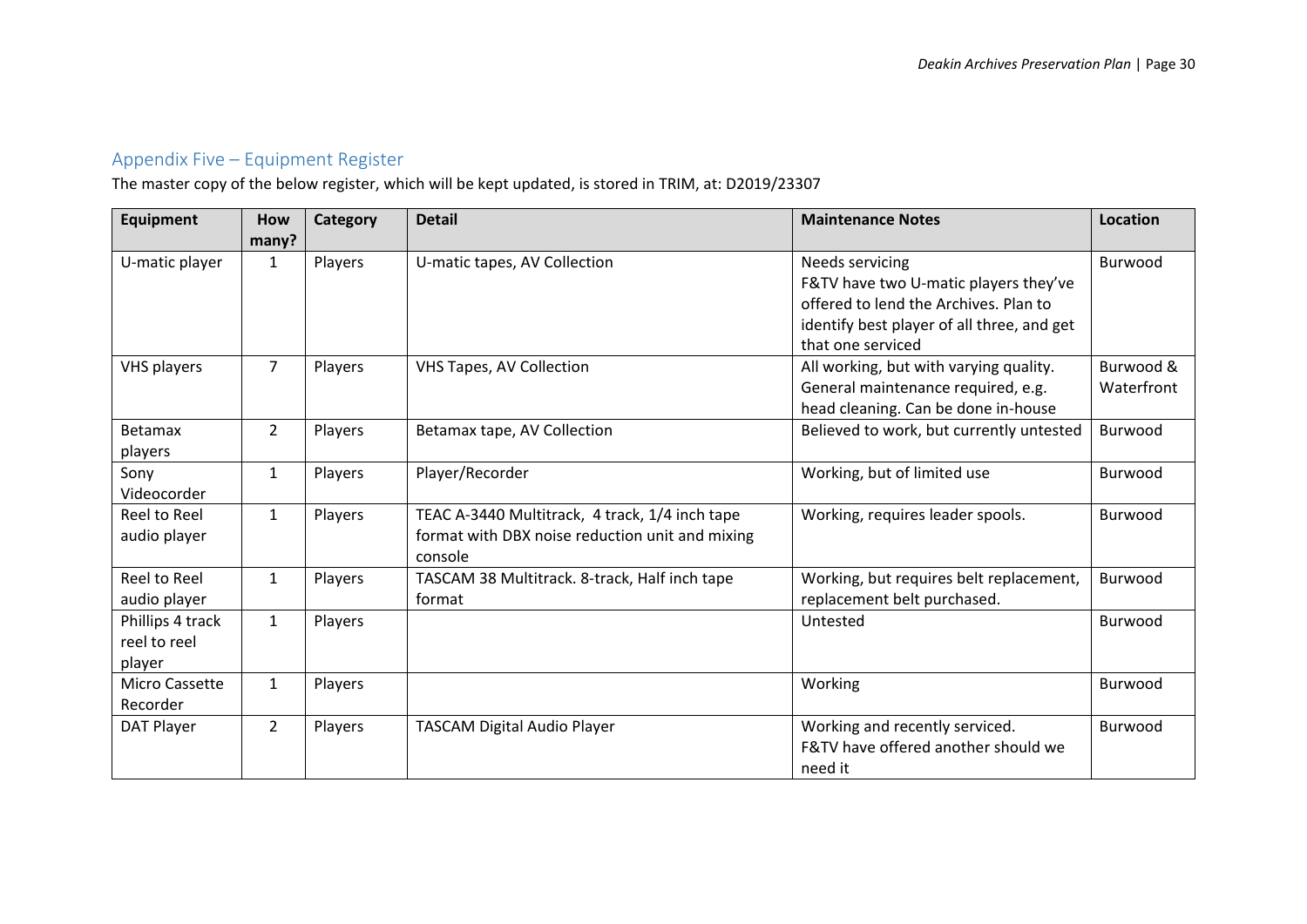| <b>Audio Cassette</b><br>Players | $\overline{2}$ | Players      |                                                 | BORROWED. Property of the Archivist,<br>not of Deakin | Burwood    |
|----------------------------------|----------------|--------------|-------------------------------------------------|-------------------------------------------------------|------------|
|                                  |                |              |                                                 | Working                                               |            |
| Super8 film                      | $\mathbf{1}$   | Players      |                                                 | BORROWED. Property of the Archivist,                  | Burwood    |
| projector                        |                |              |                                                 | not Deakin                                            |            |
|                                  |                |              |                                                 | Working                                               |            |
| Hanimax Eyki                     | $\mathbf{1}$   | Player       |                                                 | Works but requires belt replacement                   | Burwood    |
| film projector                   |                |              |                                                 |                                                       |            |
| <b>DVD Players</b>               | 4              | Player       |                                                 | Working                                               | Burwood &  |
|                                  |                |              |                                                 |                                                       | Waterfront |
| Record Player                    | $\mathbf{1}$   | Player       | Has USB Compatability                           | BORROWED. Property of the Archivist,                  | Burwood    |
| with USB                         |                |              |                                                 | not Deakin                                            |            |
|                                  |                |              |                                                 | Working                                               |            |
| Zoom digital                     | $\overline{3}$ | Digitisation |                                                 | One is very aged                                      | Burwood    |
| recording                        |                |              |                                                 | One is BORROWED. Property of Archives                 |            |
| players                          |                |              |                                                 | Casual, not Deakin                                    |            |
| Stand alone                      | $\mathbf{1}$   | Digitisation | Powerful stand alone computer to allow for much | <b>BORROWED. Property of Archives</b>                 | Burwood    |
| digitisation                     |                |              | faster processing of large film files           | Casual, not Deakin                                    |            |
| computer                         |                |              |                                                 |                                                       |            |
| <b>Terranex</b>                  | $\mathbf{1}$   | Digitisation |                                                 | Working, but complex to work                          | Burwood    |
| converter                        |                |              |                                                 |                                                       |            |
| BlackMagic                       | $\mathbf{1}$   | Digitisation |                                                 | Working                                               | Burwood    |
| Intensity                        |                |              |                                                 |                                                       |            |
| Converter                        |                |              |                                                 |                                                       |            |
| <b>SAMMA Solo</b>                | $\mathbf{1}$   | Digitisation | https://backporch.tv/wp-                        | Given to Archives by F&TV                             | Burwood    |
|                                  |                |              | content/uploads/2017/07/SAMMAsolo HDW.pdf       | No-one can work it properly                           |            |
| Canon EOSX80D                    | $\overline{2}$ | Digitisation | https://www.canon.com.au/cameras/eos-80d        |                                                       | Burwood    |
| digital camera                   |                |              |                                                 |                                                       |            |
| Manfotto                         | $\overline{2}$ | Digitisation | https://www.camera-warehouse.com.au/manfrotto-  |                                                       | Burwood    |
| Camera Tripods                   |                |              | mk190xpro4-3w-tripod                            |                                                       |            |
| <b>Falcon Eyes</b>               | $\mathbf{1}$   | Digitisation | https://www.camera-warehouse.com.au/falcon-     |                                                       | Burwood    |
| <b>Lighting Kit</b>              |                |              | eyes-continuous-led-820-panel-lighting-kit      |                                                       |            |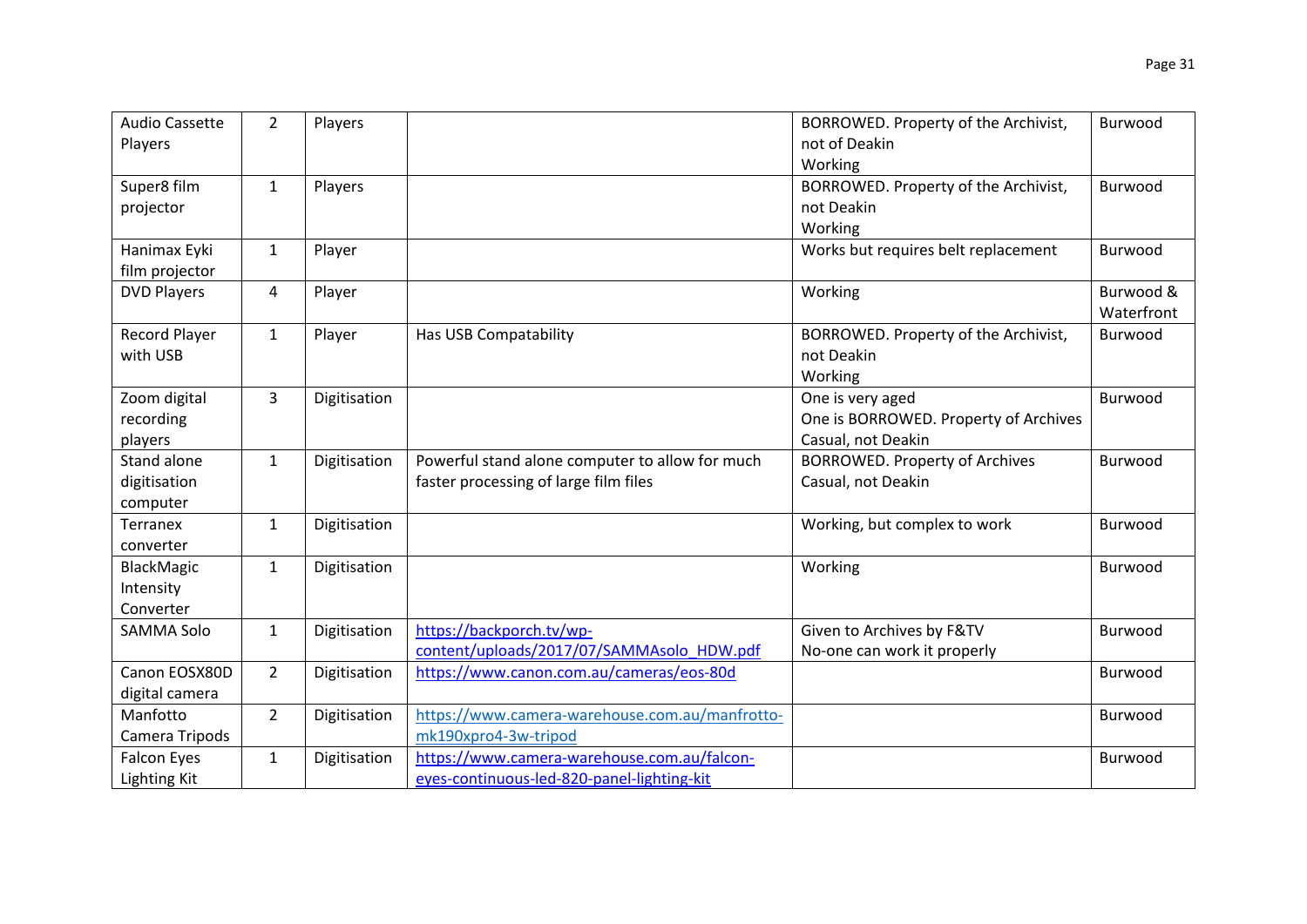| Photograph        | Digitisation | https://hot.com.au/price/epson-perfection-v800- | Burwood    |
|-------------------|--------------|-------------------------------------------------|------------|
| <b>Scanners</b>   |              | photo-                                          |            |
|                   |              | scanner?gclid=EAIaIQobChMIpZSI0Mm53QIVSZN-      |            |
|                   |              | Ch17ygLcEAQYASABEgI0DfD BwE                     |            |
| Dehydrator        | Digitisation | To dry moisture from VHS tapes                  | Burwood    |
| Oven              |              |                                                 |            |
| Cassette deck $-$ | Player       | Sony TC-WE305                                   | Waterfront |
| Sony              |              |                                                 |            |
| Standalone PC     | Digitisation | Standalone PC to run digitisation software that | Waterfront |
|                   |              | cannot be loaded onto DeakinShield computers    |            |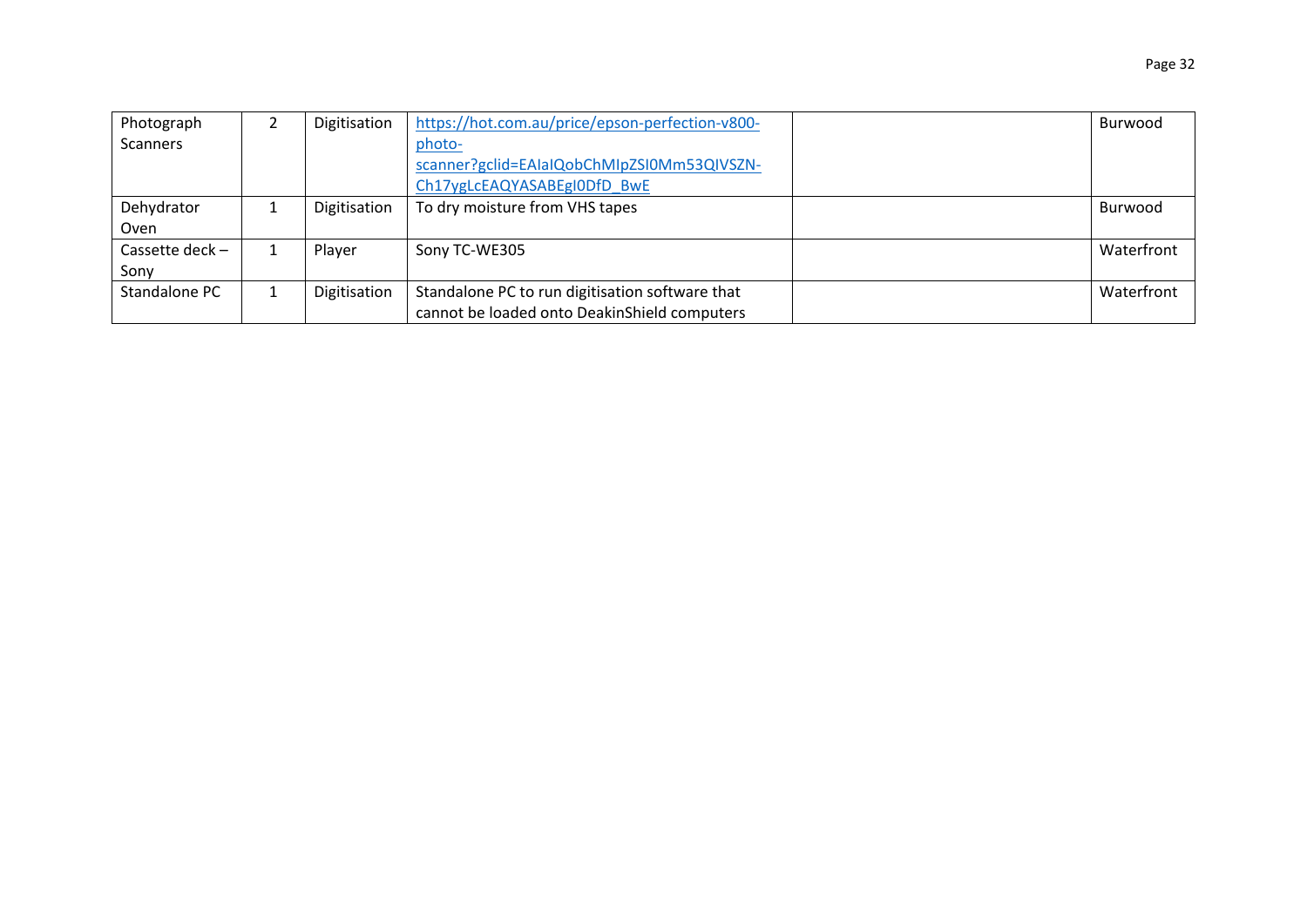## <span id="page-32-0"></span>Appendix Six – Digitisation Specifications

Deakin Archives' Digitisation Specifications are stored in TRIM, ref: D2019/23563.

#### Document and Image Specifications

The minimum specifications for digitising documents and images as set by PROV can be summarised as the following:

|                            | <b>Text &amp; Image</b>                                                                                                                              |                                                                                                                                                                                                                                                                                                                                           | Photographs                                                       |                                                            | <b>Negatives</b>                                                 |                                                            |
|----------------------------|------------------------------------------------------------------------------------------------------------------------------------------------------|-------------------------------------------------------------------------------------------------------------------------------------------------------------------------------------------------------------------------------------------------------------------------------------------------------------------------------------------|-------------------------------------------------------------------|------------------------------------------------------------|------------------------------------------------------------------|------------------------------------------------------------|
|                            | Black & White/<br><b>Colour</b><br><b>Unimportant</b>                                                                                                | Colour<br>Important                                                                                                                                                                                                                                                                                                                       | <b>Black &amp; White</b>                                          | Colour                                                     | <b>Black &amp;</b><br>White                                      | Colour                                                     |
| <b>Description</b>         | Where colour is<br>either not<br>present, or not<br>considered<br>meaningful to<br>understanding<br>the content. Any<br>images are line<br>art only. | Where colour is<br>present and also<br>considered<br>important to<br>understanding<br>the content.<br>Also documents<br>with low<br>contrast (faded<br>text, coloured<br>background).<br>This can include<br>highlighting<br>or coloured<br>markings;<br>colour floor<br>plans or images<br>crucial to the<br>context of the<br>material. | Material is<br>only<br>Black & White<br>photographic<br>material. | Material is<br>only colour<br>photographic<br>material.    | Material is<br>only<br>Black &<br>White<br>negative<br>material. | Material is<br>only colour<br>negative<br>material.        |
| <b>Type of Image</b>       | <b>Bi-tonal</b>                                                                                                                                      | Colour                                                                                                                                                                                                                                                                                                                                    | Greyscale                                                         | Colour                                                     | Greyscale                                                        | Colour                                                     |
| <b>Resolution</b><br>(dpi) | 300 dpi                                                                                                                                              | 200 dpi                                                                                                                                                                                                                                                                                                                                   | 600 dpi                                                           | 600 dpi                                                    | 2400 dpi                                                         | 2400 dpi                                                   |
| Bit-depth (bit)            | 1 bit                                                                                                                                                | 24 bit                                                                                                                                                                                                                                                                                                                                    | 8 bit                                                             | 24 bit                                                     | 8 bit                                                            | 24 bit                                                     |
| <b>Colour Mgmt</b>         | Not Applicable                                                                                                                                       | <b>Embedded ICC</b><br>Colour Profile                                                                                                                                                                                                                                                                                                     | Embedded ICC<br>Colour Profile                                    | Embedded ICC<br>Colour Profile                             | <b>Embedded ICC</b><br>Colour Profile                            | Embedded ICC<br>Colour Profile                             |
| Compression                | Lossless<br>compression.                                                                                                                             | Lossless<br>compression                                                                                                                                                                                                                                                                                                                   | Lossless<br>compression                                           | Lossless<br>compression                                    | Lossless<br>compression                                          | Lossless<br>compression                                    |
| Output<br>formats          | JPG, PDF, PDF/A,<br>TIFF, JPG2000 are<br>all acceptable                                                                                              | JPG, PDF, PDF/A,<br><b>TIFF, JPG2000 are</b><br>all acceptable                                                                                                                                                                                                                                                                            | JPG, PDF,<br>PDF/A, TIFF,<br>JPG2000 are all<br>acceptable        | JPG, PDF,<br>PDF/A, TIFF,<br>JPG2000 are all<br>acceptable | JPG, PDF,<br>PDF/A, TIFF,<br>JPG2000 are<br>all acceptable       | JPG, PDF,<br>PDF/A, TIFF,<br>JPG2000 are<br>all acceptable |

All documents with text should be undergo OCR wherever possible to enable a high level of searchability.

It is NOT recommended to use Multi-Page TIFF formats to store multi-page records. This is because multi-page TIFF images are not widely supported in viewing software. Multi-page records should be stored in PDF/A wherever possible.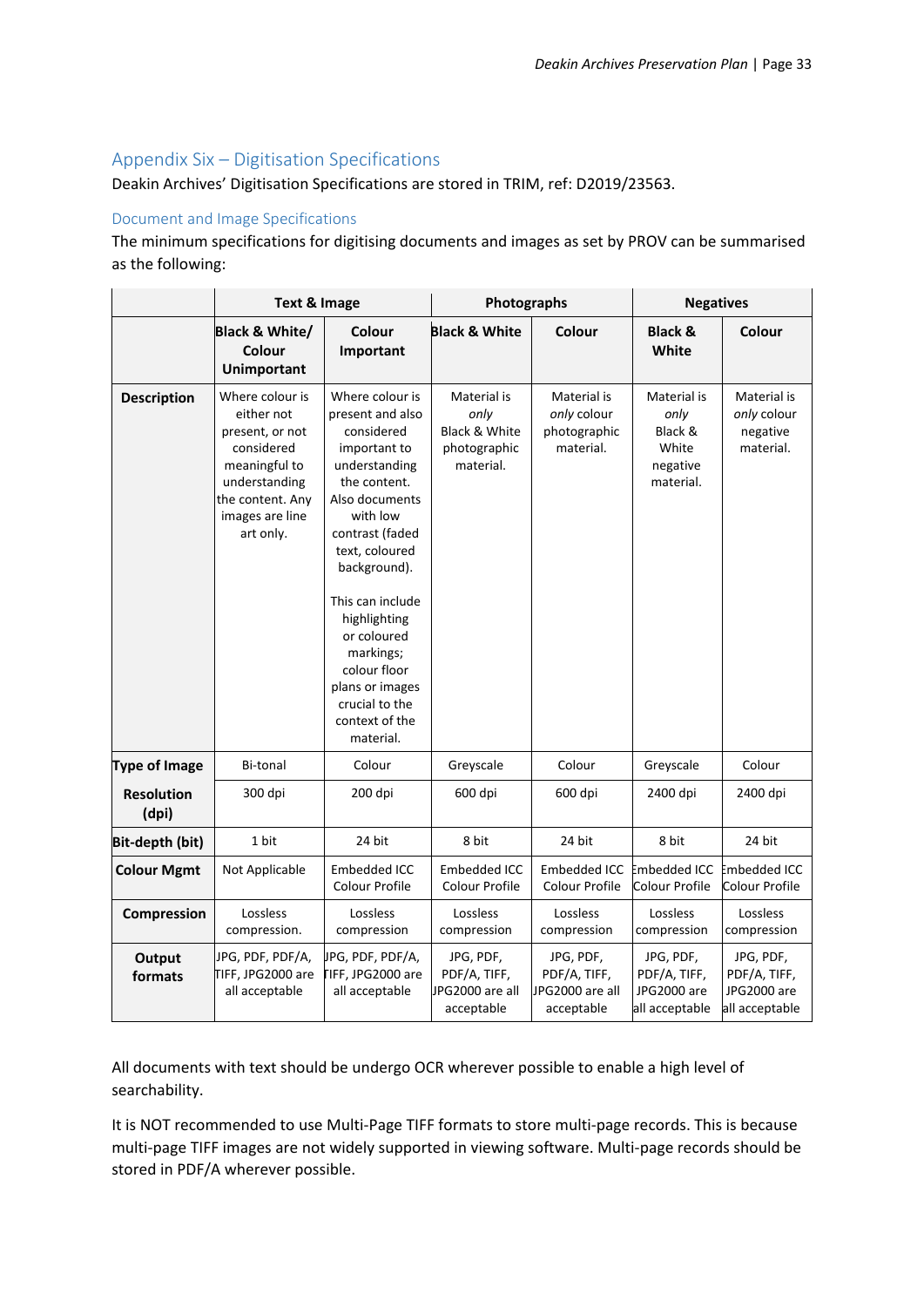## Audio Visual Digitisation Specifications

The National Archives of Australia details the following minimum digitisation standards for Audio-Visual formats:

### Audio

| <b>Type</b>                                                                                                                                | File format | Audio stream                           |
|--------------------------------------------------------------------------------------------------------------------------------------------|-------------|----------------------------------------|
| gramophone disc<br>music on % inch tape or compact<br>cassette<br>speech on % inch tape 7.5ips or higher<br>magnetic or optical film sound | way         | 96 kHz sampling<br>$\bullet$<br>24 bit |
| speech on 1/4 inch 3.75ips or less<br>speech on compact cassette<br>micro cassette                                                         | way         | 48 kHz sampling<br>٠<br>24 bit         |
| digital formats (e.g. DAT)                                                                                                                 |             |                                        |

All copies made from analogue sources should be stored in uncompressed file based formats at a sample rate no lower than 44.1kHz and a bit rate of 16 bits. (NAA) File format should be wav.

| I | ۰. |
|---|----|

| <b>Type</b>         | File wrapper(s) | <b>Video stream</b>                                                                                                                                                                                                       | <b>Audio stream</b>                |
|---------------------|-----------------|---------------------------------------------------------------------------------------------------------------------------------------------------------------------------------------------------------------------------|------------------------------------|
| Standard definition | mov, avi, mxf   | 50 Mb/s 10-bit uncompressed or<br>lossless compression encoding<br>PAL - 4:3 720 x 576<br>pixels 25fps<br>NTSC - 4:3 720 x 486<br>pixels 29.97 fps                                                                        | BWF 48 kHz, 16 bit<br>PCM encoding |
| High definition     | mov, avi, mxf   | 100Mb/s 10bit uncompressed or<br>lossless compression encoding<br>1280 x 720 or 1920 x<br>1080 as per the<br>recorded format<br>23.98 PsF, 24P, 25P,<br>$\bullet$<br>50i, 29.97P, 59.94i as<br>per the recorded<br>format | BWF 48kHz, 24 bit<br>PCM encoding  |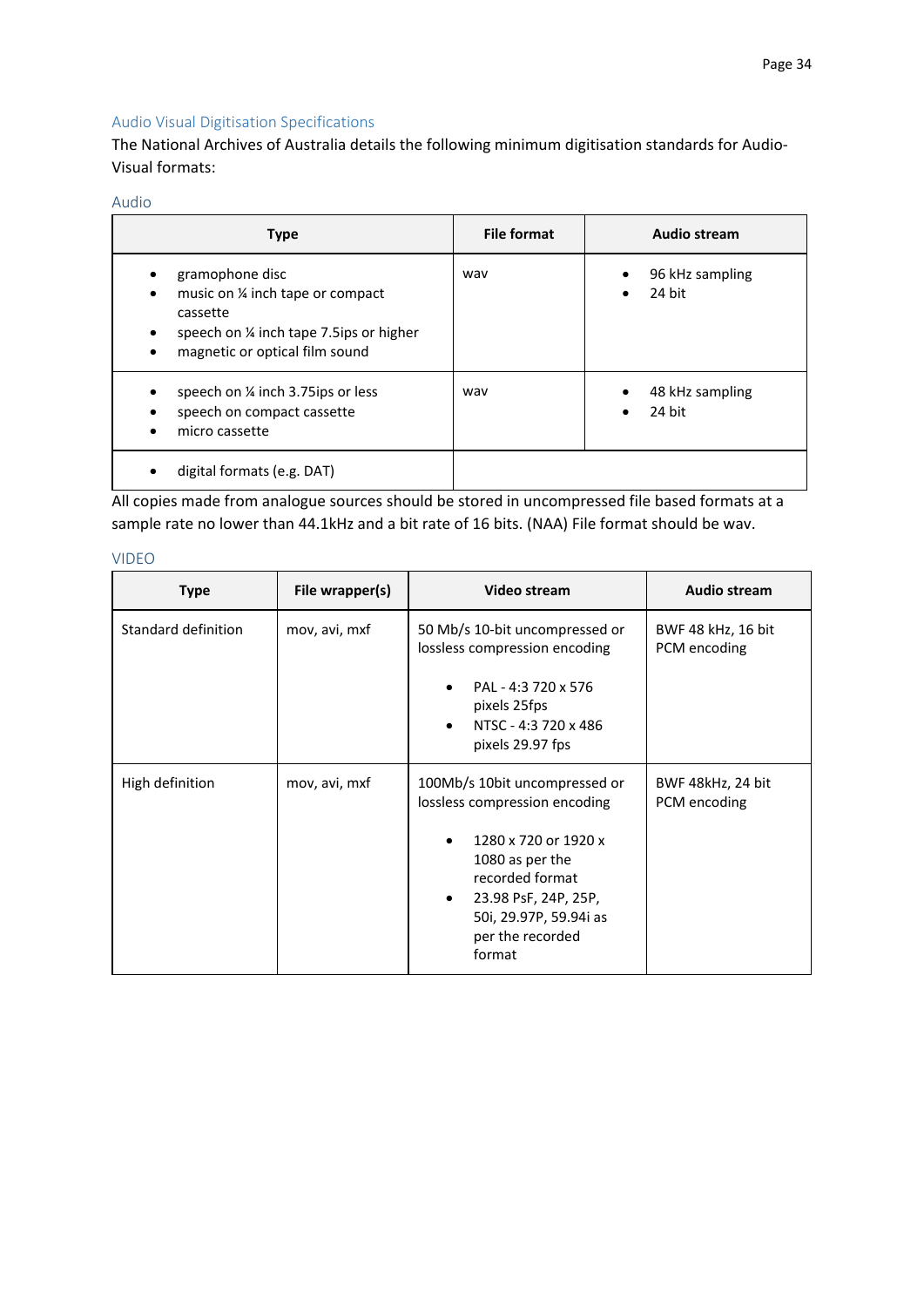### Motion Picture / Film

Digitised preservation files should be produced to the following specifications or higher:

| <b>Type</b>                       | <b>Resolution</b>                                   | Video stream                                                             | Audio stream                       |
|-----------------------------------|-----------------------------------------------------|--------------------------------------------------------------------------|------------------------------------|
| 16 mm positive<br>material        | SD or HD telecine<br>transfer                       | uncompressed AVI; or<br>uncompressed Quicktime;<br>or lossless MJPEG2000 | BWF 48 kHz, 24 bit PCM<br>encoding |
| 16 mm and Super<br>16 mm negative | scanned at 2K<br>resolution<br>(2048x1080)          | minimum 10bit log or<br>linear DPX (SMPTE-268<br>2003)                   | BWF 48 kHz, 24 bit PCM<br>encoding |
| 3 5mm positive and<br>negative    | scanned at 4K<br>resolution<br>$(4096 \times 2160)$ | minimum 10bit log or<br>linear DPX (SMPTE-268<br>2003)                   | BWF 48 kHz, 24 bit PCM<br>encoding |

For internal access or reference purposes, the following formats could also be considered:

| <b>Original content</b>                 | Format                                                                                                                                                                                                       |
|-----------------------------------------|--------------------------------------------------------------------------------------------------------------------------------------------------------------------------------------------------------------|
| Video or motion picture film            | mov (Quicktime) – H.264 or DV codec<br>$\bullet$<br>wmv - Playback compatibility with<br>$\bullet$<br>QuicktimePlayer depends on the availability<br>of the wmv player component.<br><b>DVD</b><br>$\bullet$ |
| Audio – easily intelligible speech      | CD<br>MP3 at 128 kbps<br>$\bullet$                                                                                                                                                                           |
| Audio – music or poorly recorded speech | CD<br>MP3 at 256 kbps                                                                                                                                                                                        |